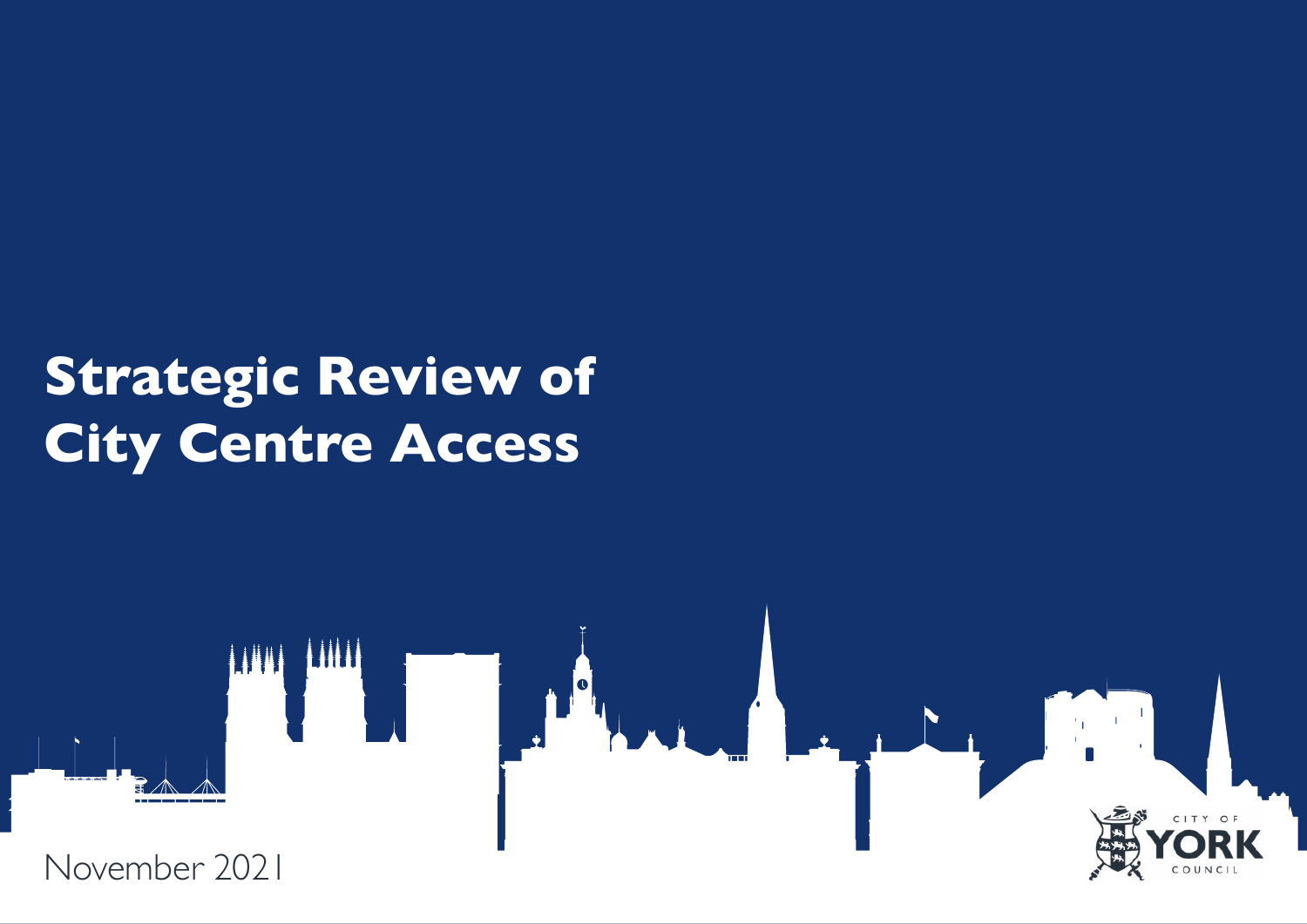### **Executive Summary**

Our city centres are experiencing an unprecedented period of change. Even before the Covid pandemic the way we use, access and interact with the city centre was in a state of flux. The continued rise of online shopping and digital technology was reducing the demand for retail and in-person services, whilst there was a growth in people seeking out leisure activities and food and drink. The pandemic has magnified these trends, and created a whole new range of challenges. Increased home working is changing the times of day people access the city centre, home deliveries have become more prevalent, and digital platforms even more important.

York is uniquely placed to recover from the pandemic and deal with these changes. The number of people visiting the city as restrictions have eased has exceeded pre-pandemic levels, whether through residents shopping local or meeting friends and family, people from the surrounding area as a day trip, or staycationers holidaying in this country instead of abroad. All of these people are vital to the success of our economy and to support jobs for our residents.

But the success of York also brings pressures, and the 8 million visitors to the city each year and tens of thousands of local residents who regularly use the city centre mean there is huge demand on our narrow historic medieval streets. Added to this are the changes being seen across the country where people want to be able to sit outside and enjoy café culture, experience events and attend markets. And the more people who are attracted to a place unfortunately brings higher risk of terrorism and the need to have measures in place to respond to the most common forms of attack.

One of the key tools that are increasingly being used across the country to create safe and vibrant city centres are pedestrianised footstreets that allow vehicle free environments where people can shop, socialise, and carry out their daily task in the busiest parts of the city centre without being confined to narrow pavements or be at risk from cars. However, these also present challenges for some groups such as disabled people who need to park close to services, cyclists who navigate through the city centre pedestrianised area, delivery couriers who service businesses, and residents who live within the footstreets.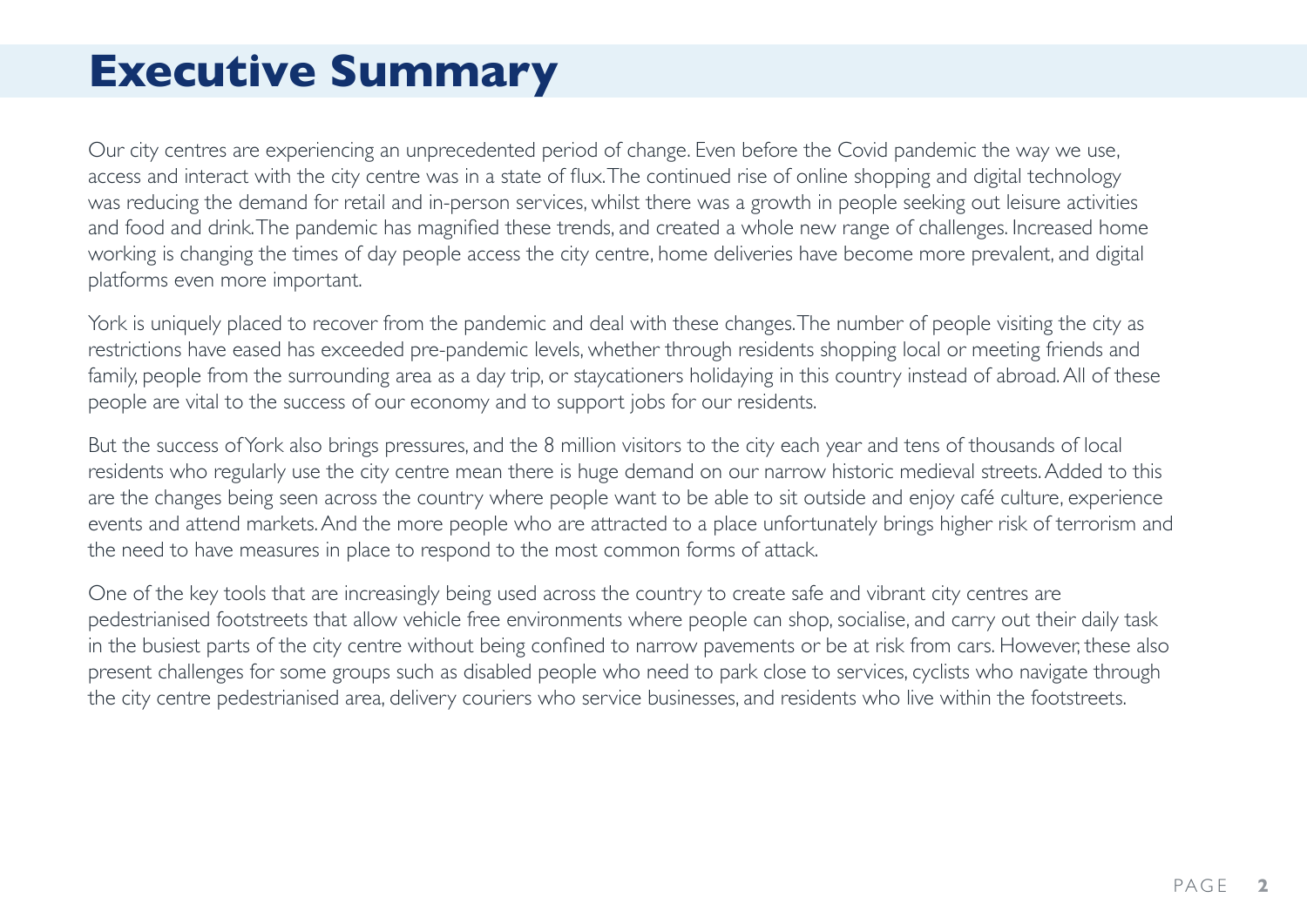In recognition of the above the Executive commissioned a full strategic review of how to improve access to and through the pedestrianised footstreets in November 2020. This review has worked with all of the affected groups and wider public to develop a strategy for how people access the city centre and identifies a number of key interventions and actions to improve the barriers to access.

The strategy sets out a city centre access model that defines the core principles of accessing the city centre. This establishes that the footstreets should be for those who are walking or using a mobility aid; cyclists, e-scooters, buses and blue badge parking is encouraged within the city centre but on and around the edge of the footstreets; and where possible vehicles are encouraged to use and park outside of the inner-ring road.

Within this strategic approach there are a number of recommendations and funding commitments to deliver city centre improvements for the key affected groups. Attached to the strategic review is an Action Plan which sets out how these measures will be delivered and implemented and by when.

Finally, improving access to the city centre is not a one off intervention. It is part of an ongoing evolution as our city centre adapts to the way in which we all use it, and how people's needs may change over time. This strategy seeks to improve the situation now, but will form part of a continued commitment to work with all those who want to visit and enjoy York city centre.

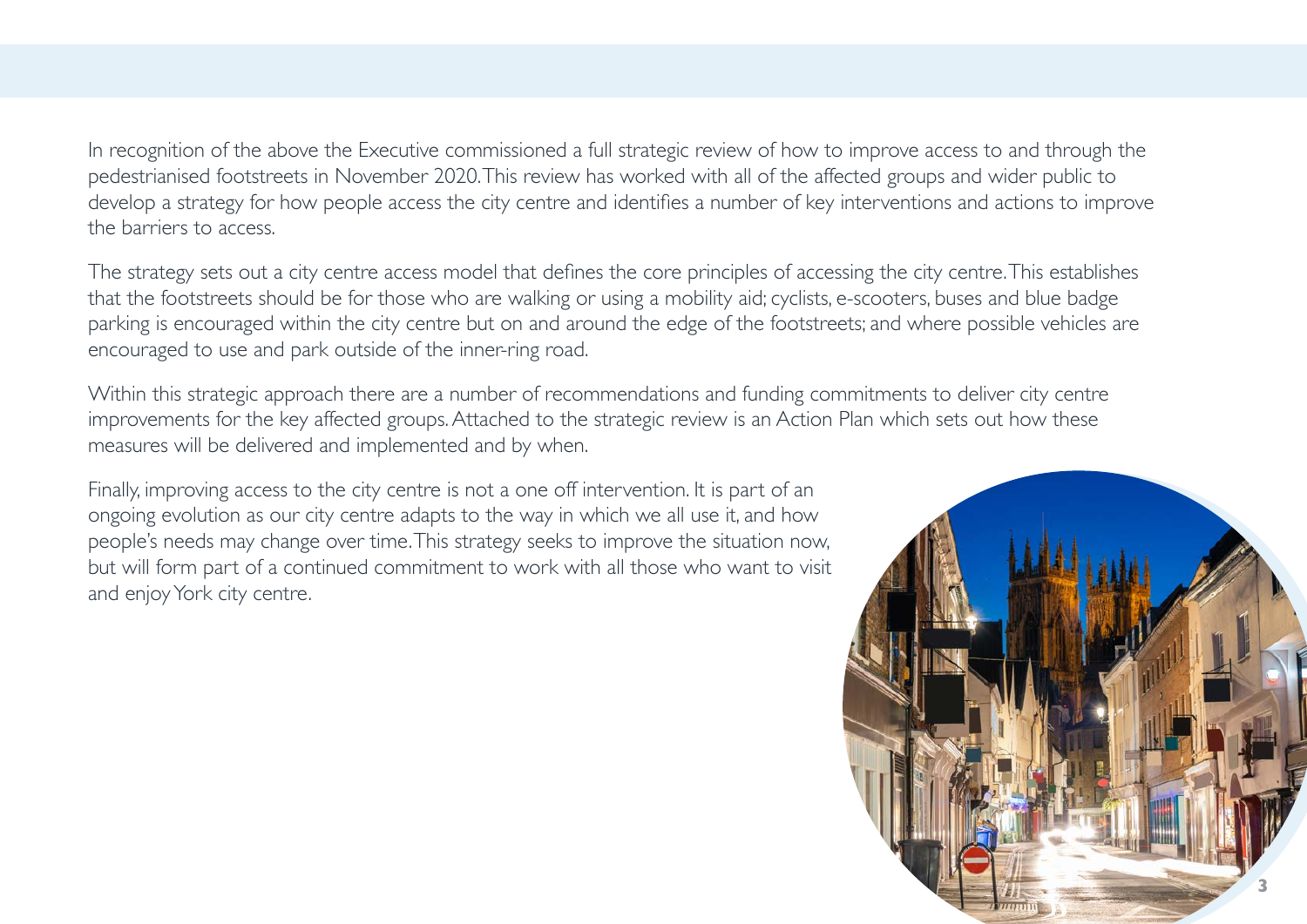## **Background**

York's current permanent pedestrianised footstreets were introduced in the 1980s and have traditionally run from 10.30am to 5pm, although in recent years the hours have been extended on a temporary basis until 6pm on Sunday to Wednesday and 8pm on Thursday to Saturday during the festive period to accommodate the large numbers of people visiting the city at that time.

The conflict between pedestrians and vehicles on the busiest city centre streets has been an ongoing concern for a number of years, leading to the core vehicle free area being extended and protected with removable bollards. These bollards are a cost effective solution to stop vehicles entering the footstreets, and improvements to signs and the highway layout have also been introduced to reduce the number of vehicles entering the high pedestrian flow streets.

In recent years there has also been the council's commitment to becoming Carbon Neutral by 2030 and the council motion to explore options to become car free by 2023. Both of these projects will require further consideration of how, where and when vehicles are able to access the city centre.

The extent of the footstreet areas has been subject to ongoing discussions for a number of years as part of the City Centre Access project in response to the threat of terrorism, and particularly the use of hostile vehicles as a potential mode of attack. This had led to the approval of a first phase of anti-hostile vehicle measures for the existing permanent footstreet area, with a future phase to expand the area of protection.

In response to the Covid pandemic there was a further restriction of the exemptions that allowed blue badge holders to park in some areas of the city centre. This was broadly in line with the future phase of Hostile Vehicle Measures – in effect the busiest streets and squares – and was introduced to allow space for social distancing, outdoor queuing for businesses and outdoor seating in response to the Government's Safer Public Places guidance. A statutory consultation has been undertaken to consider permanently adding these streets to the pedestrianised area.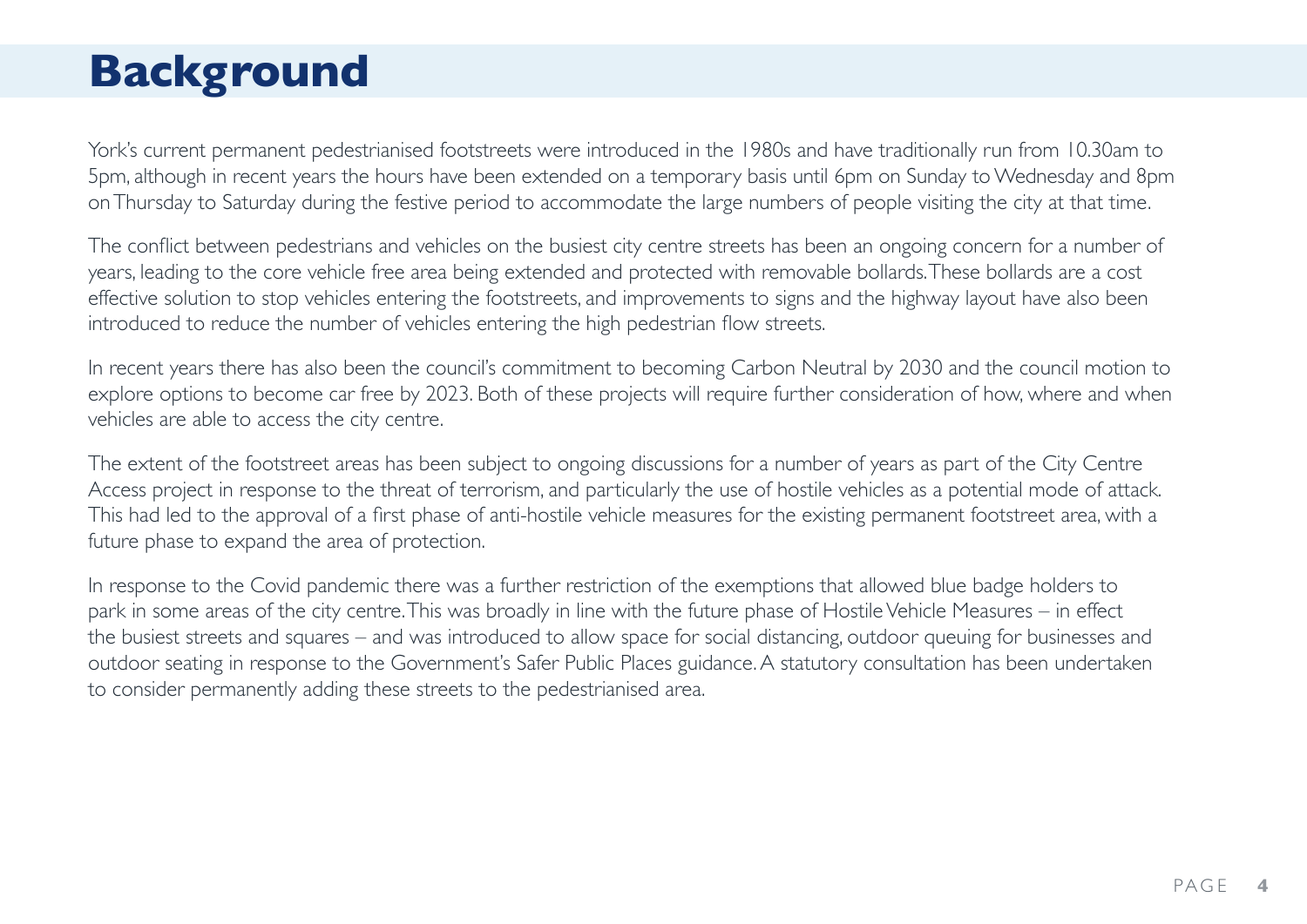# **Review methodology**

The strategic review is separate to the statutory consultation and decisions on the geographical extent of the footstreets, and decisions over the implementation of any Hostile Vehicle Mitigation measures. Instead this report focuses on the ways in which access to and through the pedestrianised footstreets can be improved. The review objectives are set out below:



The review has used extensive public engagement to explore these issues with the affected groups, as set out in the following sections. This led to a series of draft proposals which were tested through public engagement and were then refined in to the recommendations and action plan.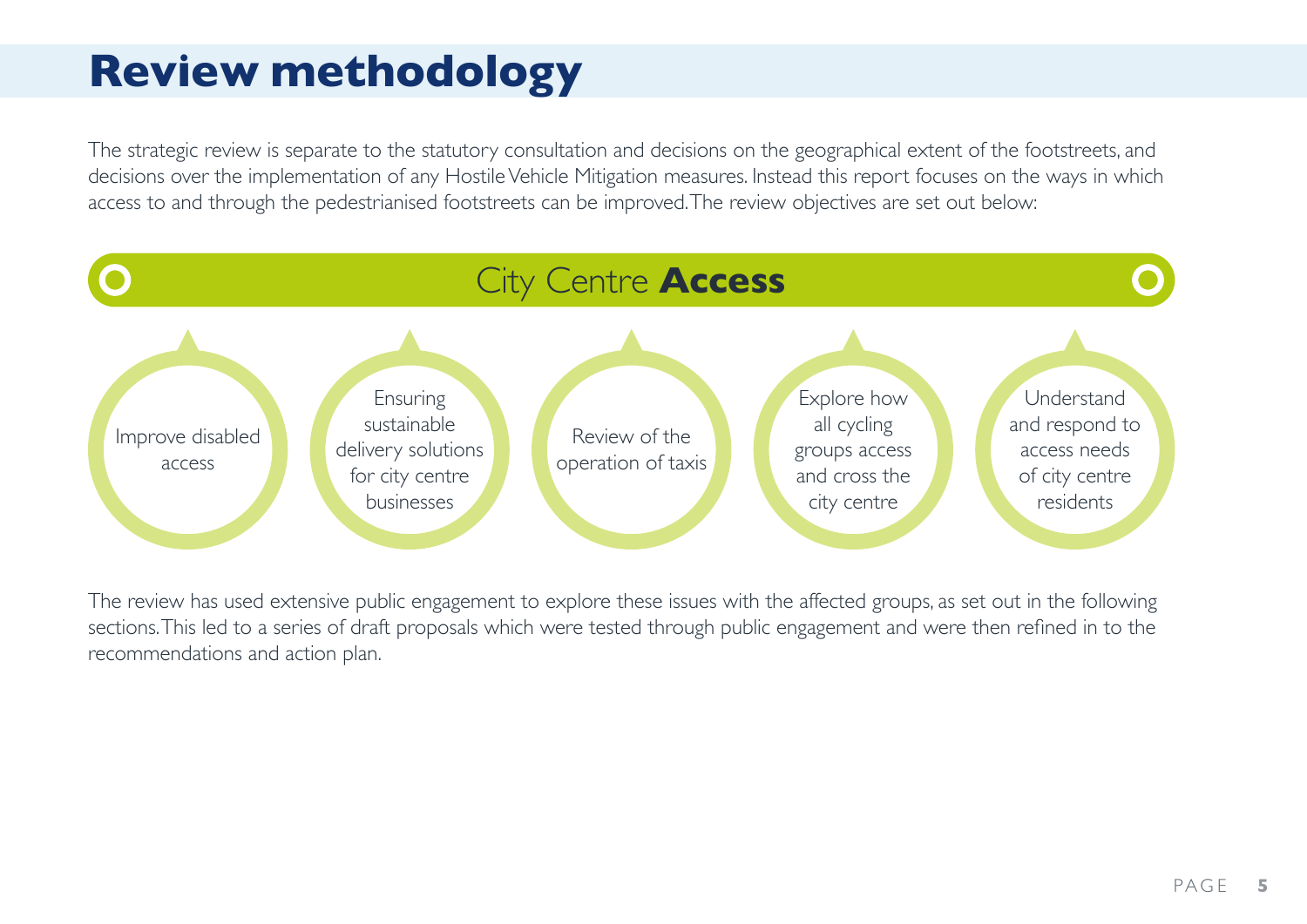# **Open Brief**

The review followed the council's 'My' approach to public engagement that has been successfully pioneered on other projects and issues in the city. This involved placing the public and stakeholders at the heart of understanding and defining the challenges, producing an open brief, establishing a draft vision, and then testing and refining that vision through further engagement.

The initial engagement ran across almost 12 months, using surveys distributed online and to every household in York – with freepost return – in the council's Our City publication. While surveys play an important role in allowing a broad range of voices to participate, the cornerstone of the engagement was holding workshops and insight meetings which allowed the council to gain a deeper understanding of the access issues facing specific groups.

During the summer of 2020 the council co-facilitated two online workshops and events with the York Disability Rights Forum. The events, which were signed by British Sign Language interpreters, were attended by 30 people. Officers also attended specific insight meetings with the York Disability Rights Forum, My Sight York, the Older People's Advocacy Group and others with a combined membership of several thousand. In 2021, the council then held a further seven targeted events to discuss the disabled access routes through the city centre, shopmobility services, cycling and couriers, deliveries and taxis.

All of these events went in to producing an Open Brief on the issues raised, capturing the wide range of views and feedback which are summarised later in this strategy. The draft recommendations were then based on that Open Brief and tested with the public. The final engagement on the draft recommendations received over 1,000 survey responses and 300 interactions on social media and helped to refine the final strategic review document. In addition two independent reviews commissioned by the council and conducted in 2020 and 2021 by Disabled Motoring UK and Martin Higgett Associates explored a range of issues and helped guide the outcomes as set out in this strategy document.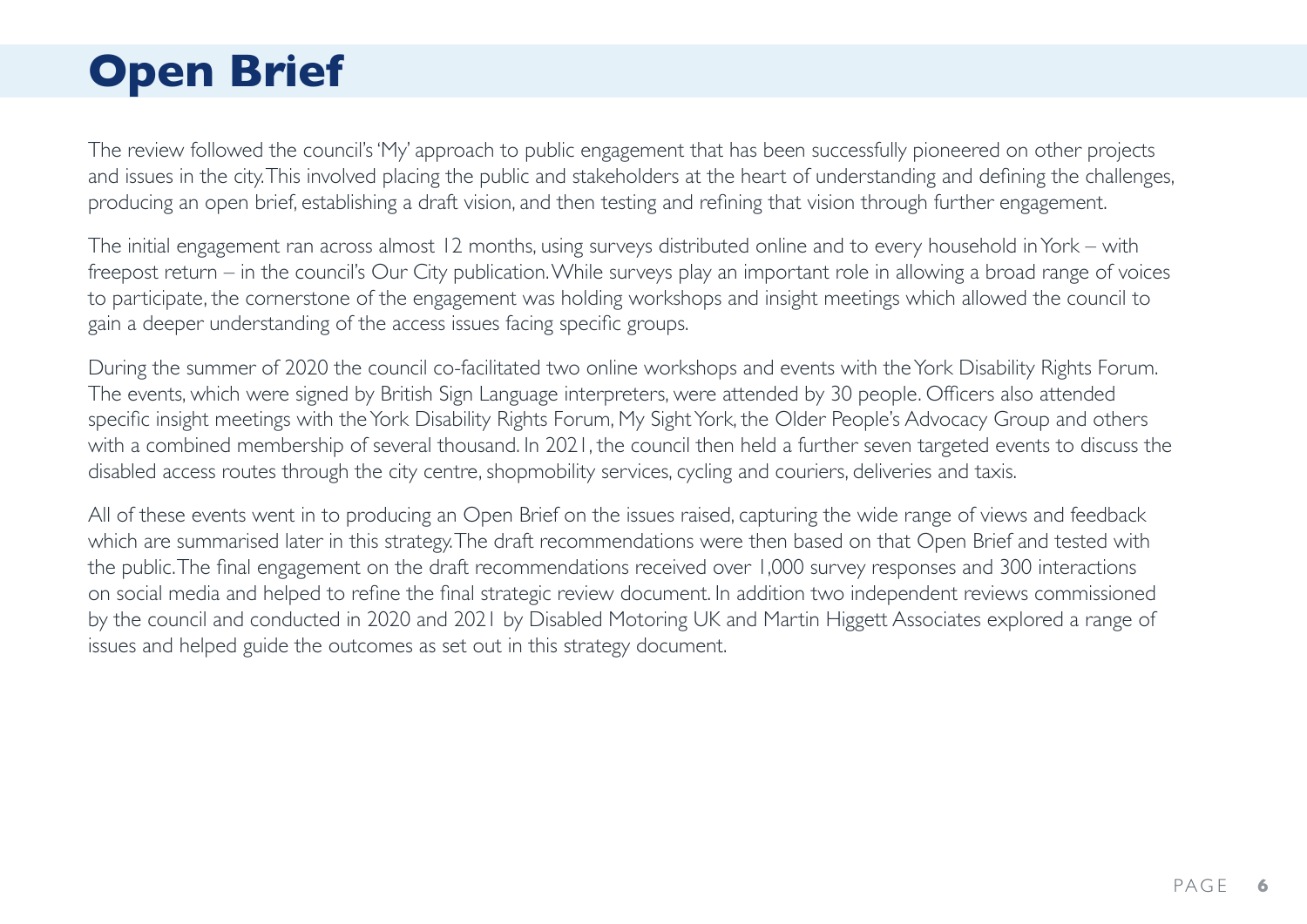# **Outcomes of third party reviews**

#### **Independent Review of York – Disability Motoring UK**

The Executive decision in November 2020 to commission this strategic review was guided by an independent review of York's access offer undertaken by Disability Motoring UK. This review concluded that:

- An on-site audit of York's accessibility is undertaken (completed)
- The council should consider appointing an Access Officer (recommendation of this review)
- An audit of accessible local public transport (to be delivered through Local Transport Plan 4)
- Strengthen the council's link with Shopmobility and dial-&-ride (recommendation of this review)
- Audit of privately owned car parks in York and charges (part completed)
- Consideration for charging for blue badge parking in council car parks (considered but discounted)
- Identifying "Parking Hubs" where visitors continue their journey into the centre via other transport methods e.g. walking, cycling, or shuttle service (recommendation of this review)
- The council should invest in accessible routes from parking and other transport hubs into the centre and footstreets (recommendation of this review)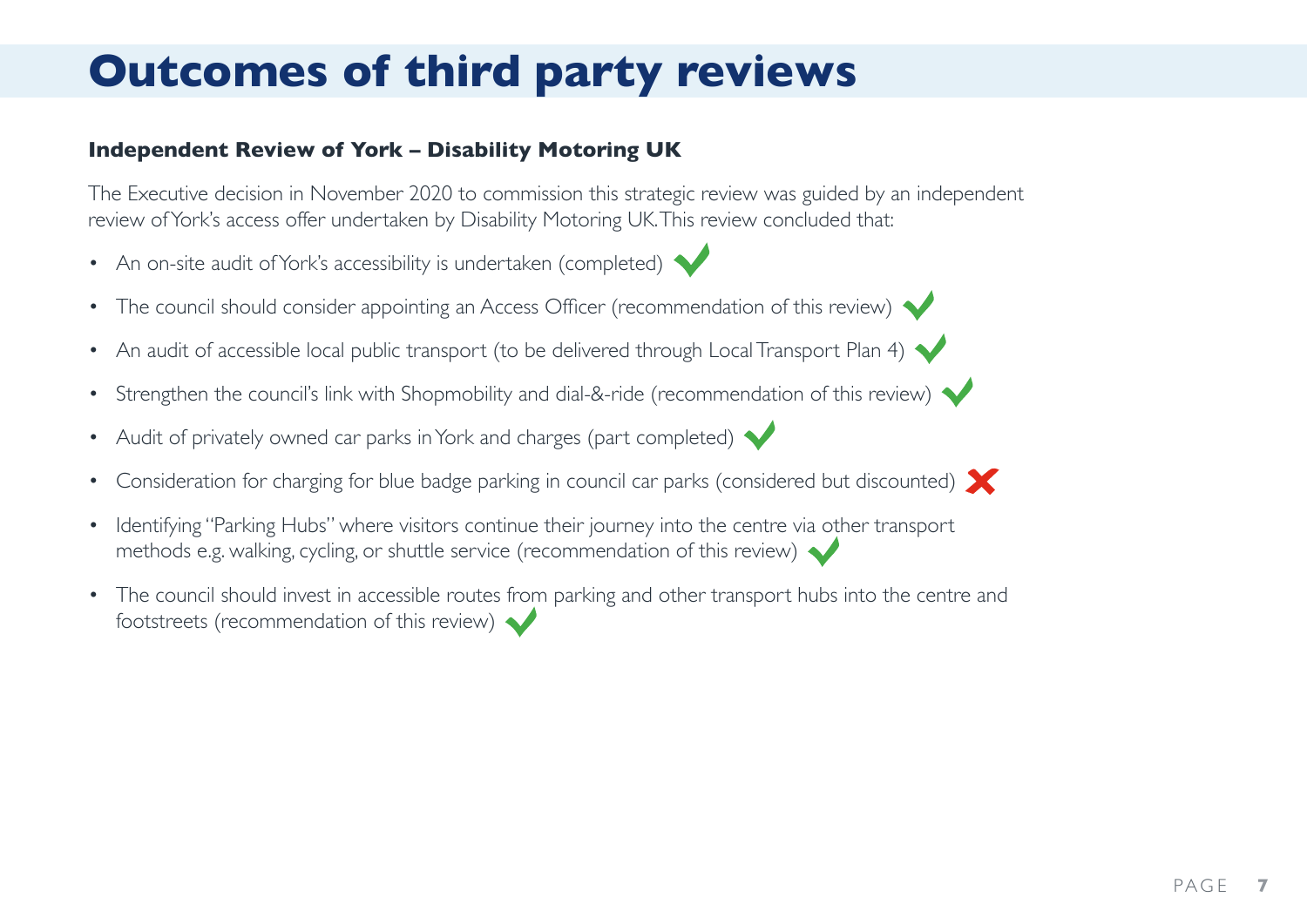#### **Martin Higgett Associates (MHA)**

MHA were commissioned to undertake the above audit of the accessibility of the footstreets, consider whether a safe cycle route could be provided through the heart of the footstreets. They were also asked to propose two priority disabled car parking locations for upgrading and improved routes in to the city centre for those who had identified that quality of route was a greater consideration than proximity. On the latter point the report identified that there is no obvious car parks as each have their merits and disadvantages. Instead this will be considered by officers and co-designed with disabled groups as set out in the accompanying Strategic Review of Council Car Parking.

MHA set out a number of detailed improvements that could be made to improve accessibility through the footstreets and these form the recommendations set out in this report. They also supported the council's proposals to explore a dedicated shuttle service, and invest to improve Shopmobility.

MHA did consider ways in which a cycle route could be introduced as proposed by York Cycle Campaign, running through Parliament Street, Davygate and Blake Street. Their view was the route could work with a dedicated contraflow cycle line, pinch-points where the width narrows, a suspension of the cycle lane during events in Parliament Street, and cyclists being required to dismount during the busiest periods when there are high volumes of pedestrians. Having considered their proposal the council's highways officers are of the view that the proposals were unworkable in practice without a complete redesign of the space, and could only be considered should there be future plans and funding to redesign the whole of that area of the city.

In addition to their commission MHA were of the view that until the improvements in this review are implemented either the geography of the footstreets or the hours should be amended to reduce the impact on blue badge holders. The consideration of the impact of this will be considered as part of Executive decisions on the future of the footstreets.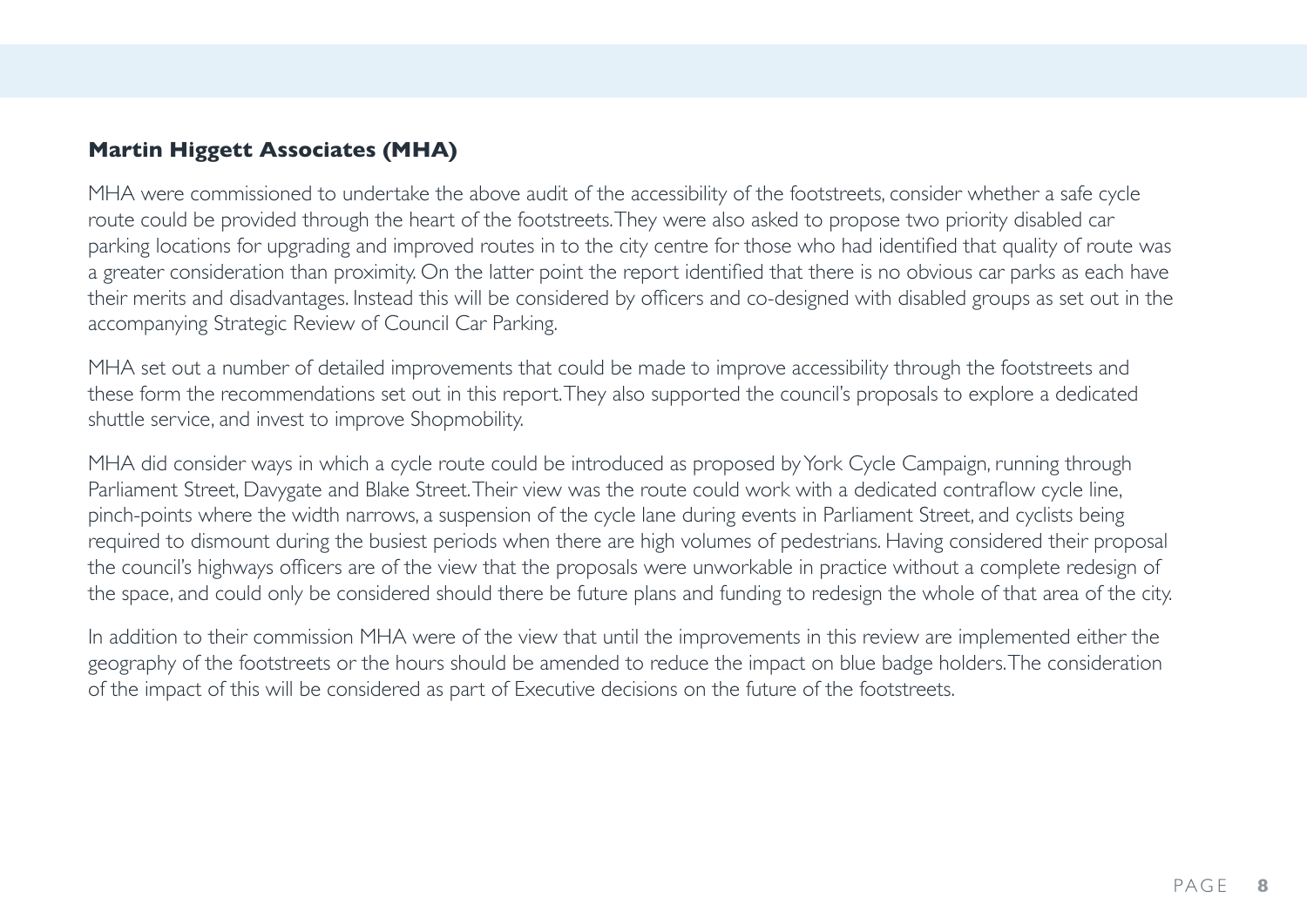# **City Centre Access model**

The City Centre Access model that has been developed in response to all these factors is set out in the diagram below. This is based on three key principles – that the footstreets is an area in which people can walk or use mobility aids; that cyclist, e-scooters, buses and blue badge holders are encouraged to be within the city centre but to pass around or park on the edge of the footstreets; and cars and vehicles are encouraged where possible to use and park outside the inner ring road.

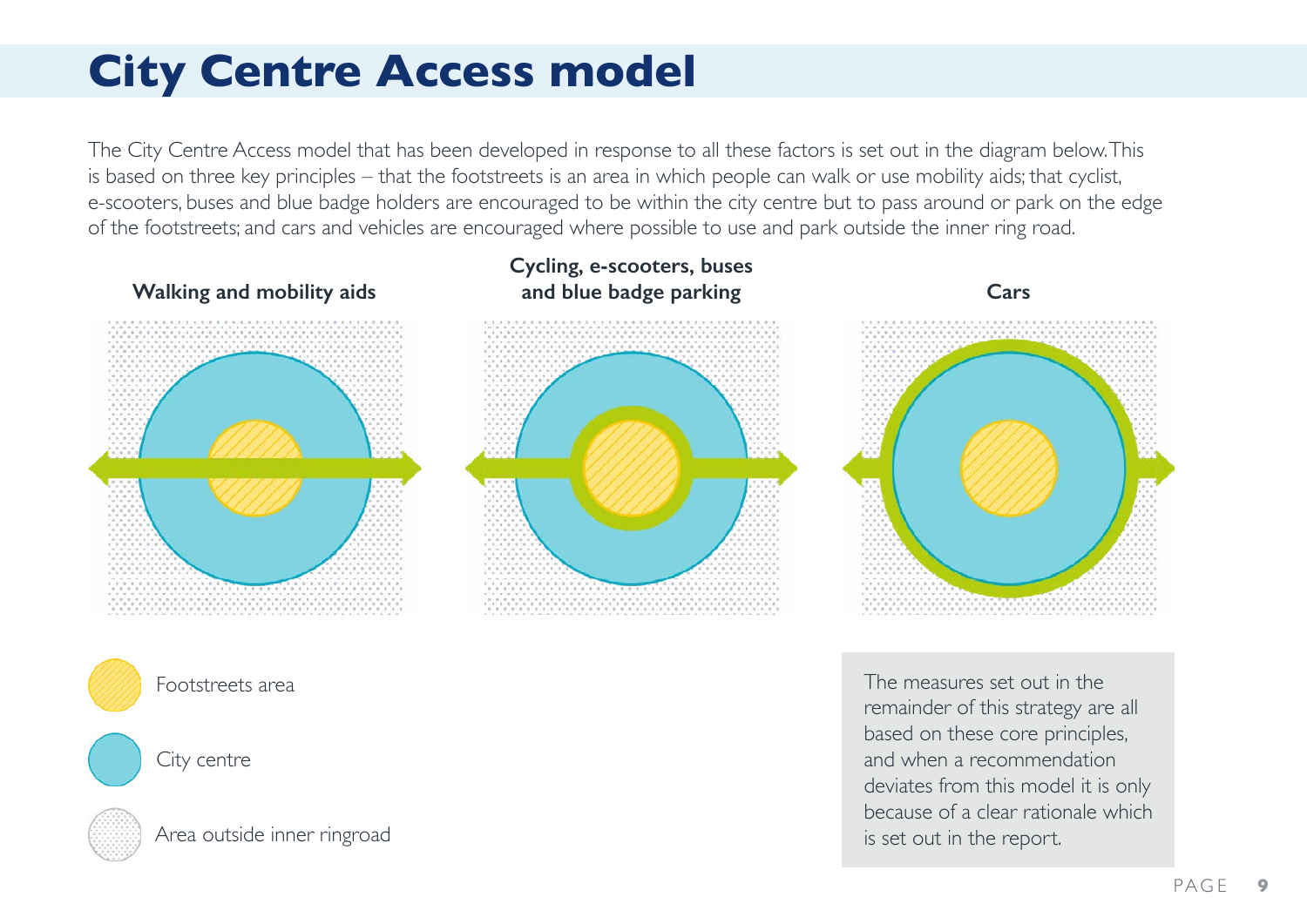### **Disabled access**

#### **Open Brief outcomes**

Much of the engagement over disabled access has been dominated by the separate decision on the geography of the footstreets, and the issues relating to that are set out in the report that considers that decision. The engagement relating to the Strategic Review of City Centre Access focused on the issues that impact on access to and through the footstreets and how this can be improved.

The discussions highlighted a need for more benches to provide resting points in strategic locations, and that current accessible toilet provision is insufficient. There are also significant challenges presented by poor quality and narrow pavements and footpaths in the city centre. Whilst pedestrianised areas do allow people to use the wider, smoother road surfaces there needs to be more dropped kerbs to allow people with mobility aids to get back on to pavements to access shops and services. Similarly discussions highlighted that outdoor seating for cafes needs clearly defined areas that don't spread out beyond their licenced area and block routes; tap rails for people with visual impairments to prevent trip hazards; and greater consideration of how people get back on to the pavement at either side.

Disabled residents use a variety of transport modes to reach the city centre, with buses being the most popular, and being particularly important for blind and partially sighted people. However, for many blue badge holders being able to park as close as possible to where they need to be is of primary importance. For others distance is less of an issue than the quality of the parking space, with the ability to safely unload their wheelchair or mobility aid, and access routes to their destination. Multistorey car parks with single lifts are unpopular as if it is out of use then people cannot get back to their vehicle. For the people that use Shopmobility it is a very popular service, but awareness and demand is low, providing a real growth opportunity to improve the offer and increase the number of customers.

There was a general consensus that there needs to be improved levels of up to date information on where blue badge holders can park in the city centre, where seats and toilets are located, and information to help people plan their journeys. It was also suggested that the council should employ an Access Officer to help educate those making decisions and responsible for services and projects so that accessibility is 'designed-in'.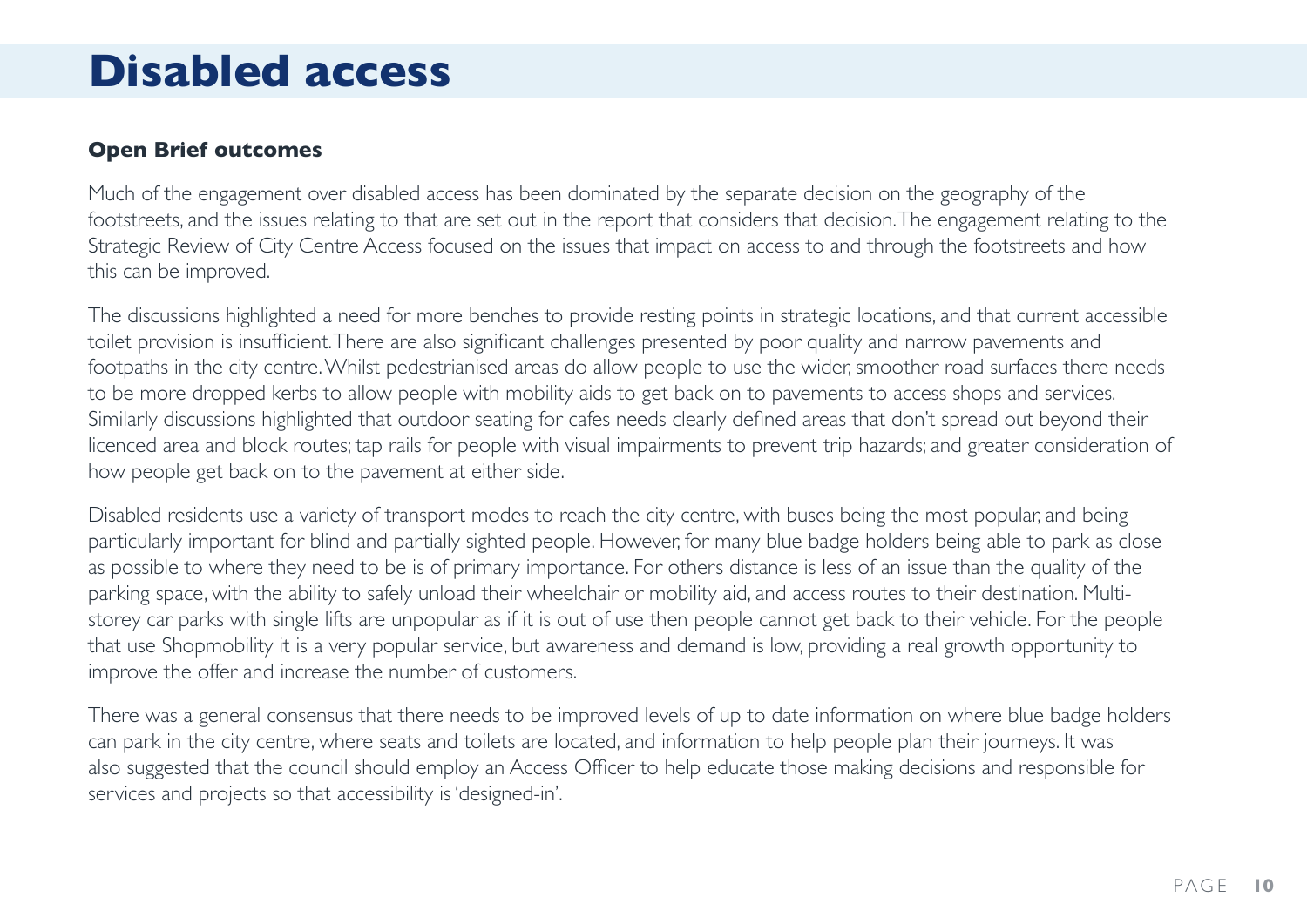### **Improving disabled access**

The strategic review recommendations to improve disabled access are set out below, and in more detail in the following pages:

|                             | Implement dedicated<br>disabled bays on the edge<br>of the footstreet | Invest in the quality of<br>routes and provision of<br>benches in the city centre | Improve access to<br>disabled toilets in the<br>city centre                                |
|-----------------------------|-----------------------------------------------------------------------|-----------------------------------------------------------------------------------|--------------------------------------------------------------------------------------------|
| <b>Create</b>               | Develop a York Standard<br>for the city centre                        | Work with Shopmobility,<br>Dial-&-Ride and Tier to<br>improve service offer       | Work with the Quality<br>Bus Partnership, and local<br>disability representative<br>groups |
| an Access<br><b>Officer</b> | Improve information<br>on disabled facilities<br>and access           | City centre shuttle<br>service feasibility                                        | Continue to explore<br>options for cycling as<br>a mobility aid in the<br>footstreets      |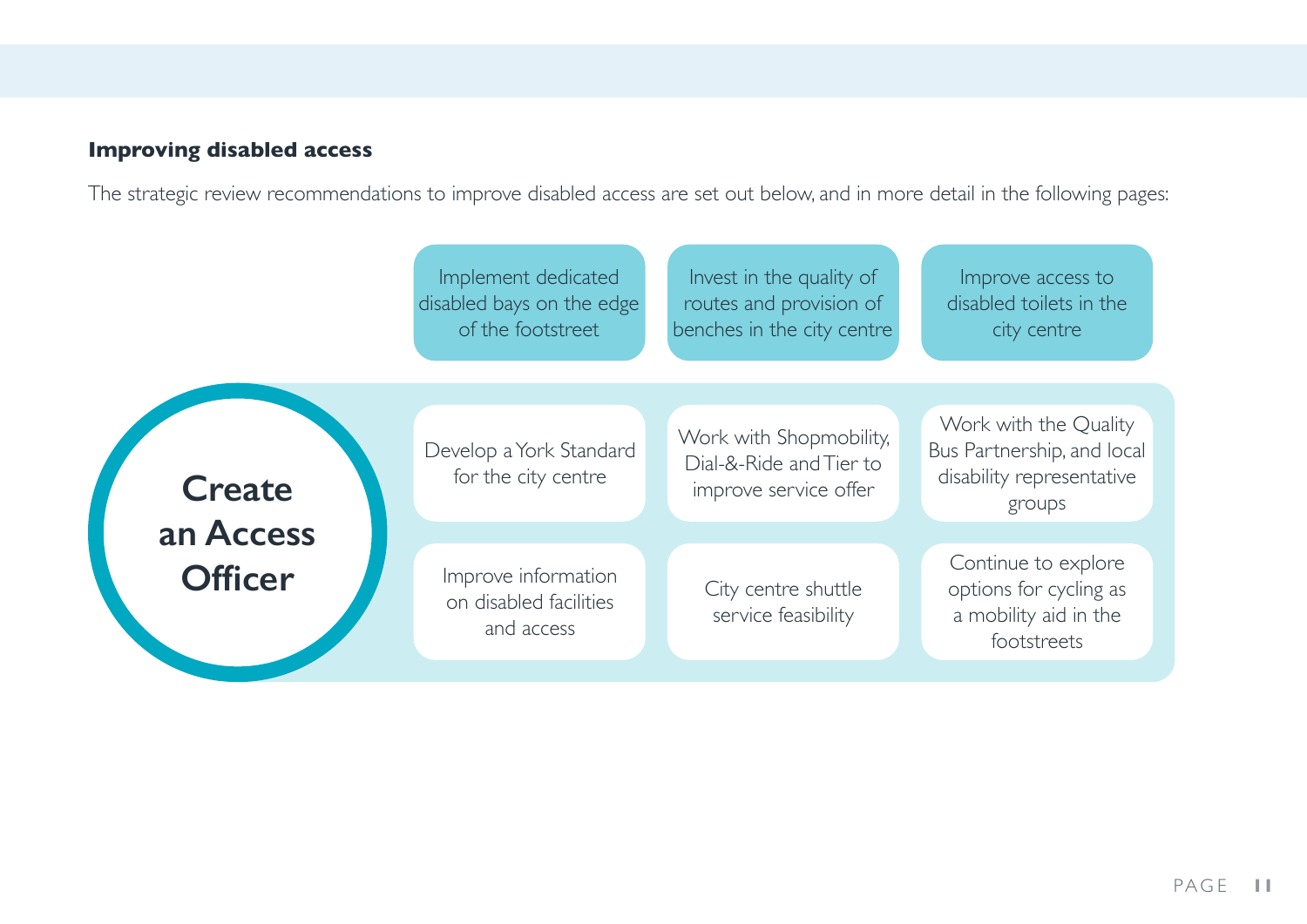### **Measures to improve disabled access**

| <b>Action</b>                                                                                                                                            | Why                                                                                                                                                                                      | <b>Purpose</b>                                                                                                                                                                                                                                                       |
|----------------------------------------------------------------------------------------------------------------------------------------------------------|------------------------------------------------------------------------------------------------------------------------------------------------------------------------------------------|----------------------------------------------------------------------------------------------------------------------------------------------------------------------------------------------------------------------------------------------------------------------|
| Create an Access Officer post                                                                                                                            | This was a key recommendation of<br>both independent reviews and an ask of<br>disabled groups.                                                                                           | To create a dedicated resource to<br>liaise with and represent disabled<br>people; to lead on council equalities<br>issues and training; to coordinate the<br>recommendations in this review; and<br>ensure disabled access is considered in<br>all council projects |
| Develop a York Standard for the<br>city centre with disabled groups and<br>stakeholders                                                                  | This is a proposal from disabled<br>groups to develop a standard for the<br>accessibility of York's streets.                                                                             | For the Access Officer to liaise with<br>disabled groups and council departments<br>to design and agree a standard for<br>how our streets operate and ensure<br>accessibility is considered.                                                                         |
| Implement disabled bays as per the<br>previous statutory consultation, and<br>continue to explore additional locations<br>on the edge of the footstreets | Since summer of 2020 new dedicated<br>disabled parking bays have been created<br>across the city centre. Further bays have<br>been identified and consulted on in the<br>summer of 2021. | To allow blue badge parking on the<br>edge of the footstreets to provide as<br>short a distance as possible to shops and<br>services. Wherever possible more bays<br>will be identified and implemented if the<br>existing bays are well used.                       |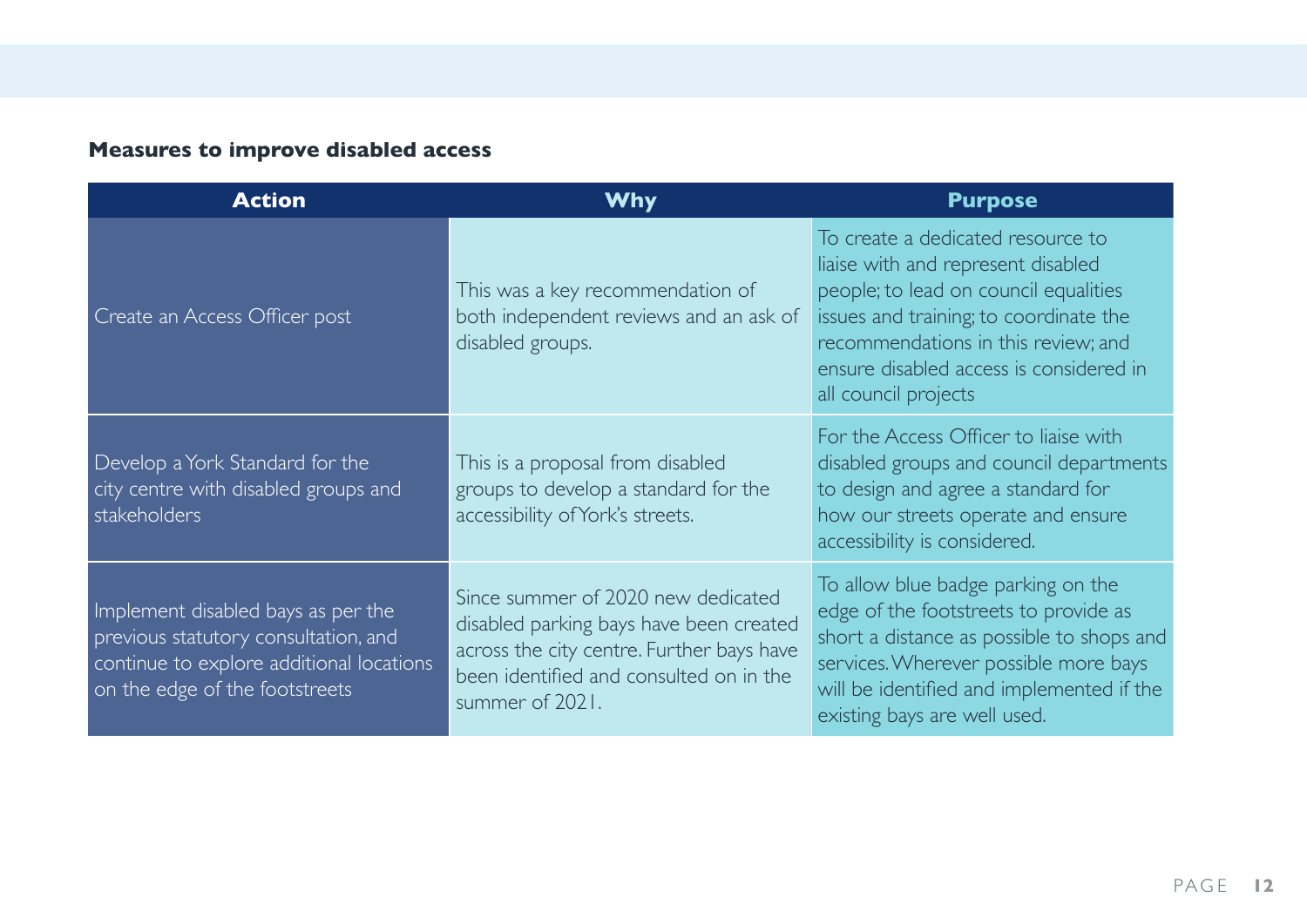| <b>Action</b>                                                                                                         | <b>Why</b>                                                                                                                                                                                                | <b>Purpose</b>                                                                                                                                                                                                                                                            |
|-----------------------------------------------------------------------------------------------------------------------|-----------------------------------------------------------------------------------------------------------------------------------------------------------------------------------------------------------|---------------------------------------------------------------------------------------------------------------------------------------------------------------------------------------------------------------------------------------------------------------------------|
| Invest in Shopmobility to increase<br>awareness, seek to expand the offer and<br>improve the service                  | Shopmobility is well liked by those who<br>use the service, but awareness of the<br>offer is low amongst some disabled<br>group and there is potential to grow the<br>customer base and expand the offer. | To ensure that there is greater<br>awareness of the services offered<br>and increase usage, increasing access<br>and mobility for some disabled York<br>residents. This would in turn make the<br>service more viable and increase the<br>potential to expand the offer.  |
| Investing in the Dial-&-Ride service, to<br>increase awareness and improve the<br>service                             | Dial-&-Ride was identified as being<br>poorly used and not a very popular<br>service with disabled people,<br>excacerbated by concerns over Covid<br>and the need to share the bus with<br>others.        | Work with Dial-&-Ride to address the<br>issues raised by disabled people to<br>improve the service, noting that it could<br>have a key role to play for those who<br>wish to access locations in the very<br>heart of the pedestrianised area.                            |
| Work with micro mobility operator<br>(Tier) to explore the roll out of mobility<br>aids at key points across the city | Access to mobility aids remains one of<br>the barriers for people being able to<br>travel longer distances independently.                                                                                 | Tier, which have multiple locations<br>throughout the city including car parks<br>with disabled bays, may be able to<br>expand the offer of e-scooters and<br>e-bikes to include mobility aids to<br>provide a cost effective commercial<br>solution for disabled people. |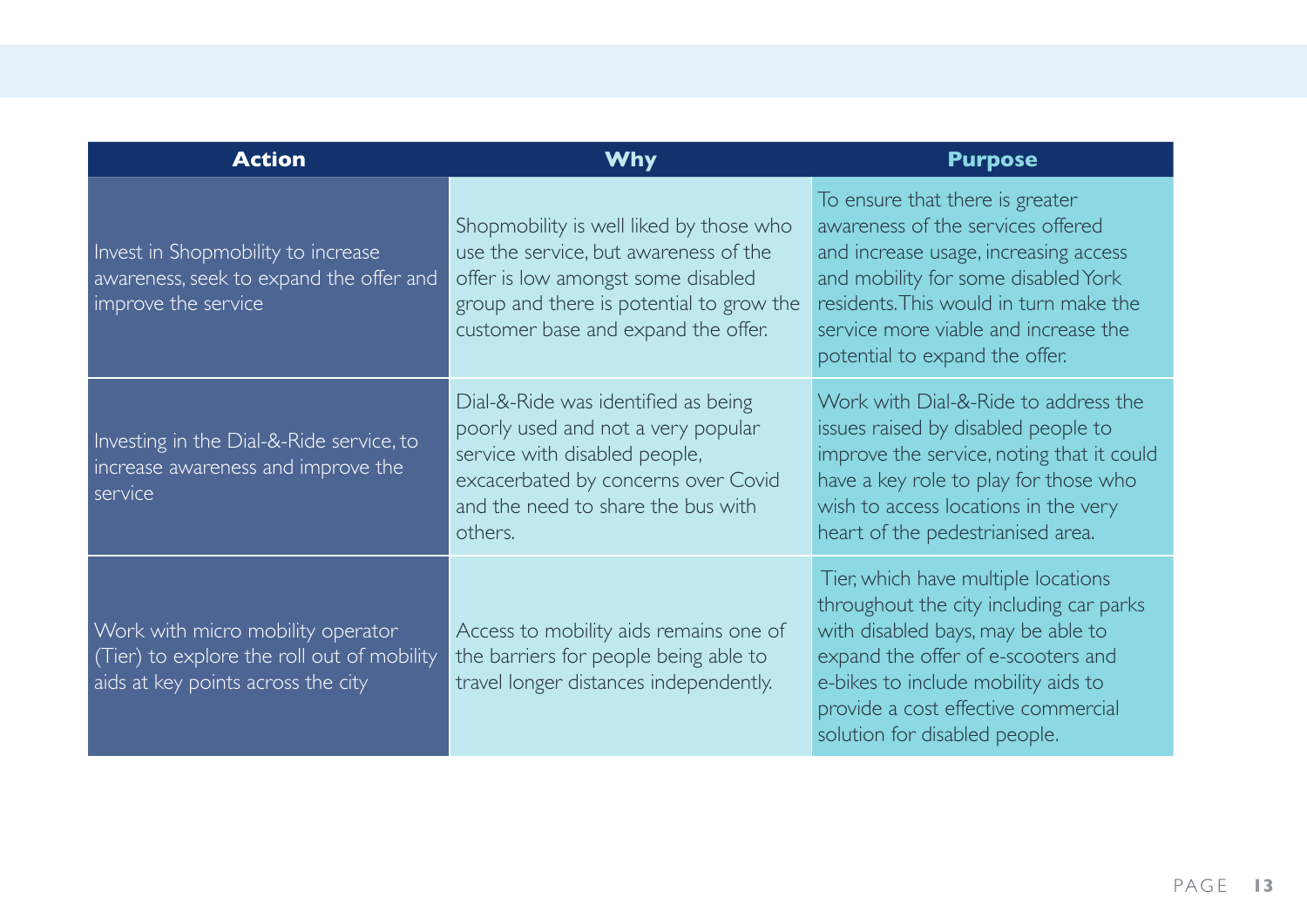| <b>Action</b>                                                                                                                             | <b>Why</b>                                                                                                                                                                                                                                                                  | <b>Purpose</b>                                                                                                                                                                                                                                                                                   |
|-------------------------------------------------------------------------------------------------------------------------------------------|-----------------------------------------------------------------------------------------------------------------------------------------------------------------------------------------------------------------------------------------------------------------------------|--------------------------------------------------------------------------------------------------------------------------------------------------------------------------------------------------------------------------------------------------------------------------------------------------|
| Continue to work with disabled people<br>to assess what constitutes a mobility<br>aid and should be permitted in the<br>footstreet areas. | One proposal from disabled groups was<br>to allow those who use their cycle as a<br>mobility aid to have an exemption for<br>cyciling in the footstreets. This has been<br>discounted at this stage but if issues can<br>be resolved it may be considered in the<br>future. | Work with those who use their cycle<br>as a mobility aid to explore solutions to<br>administering a permit scheme and who<br>the exemption can be enforced without<br>creating confusion as to whether all<br>cycling is permitted in the footstreets.                                           |
| Improved routes into and around the<br>city centre, included improved paving<br>and dropped kerbs                                         | Engagement with disabled people has<br>identified that the routes to and around<br>the footstreets are of a poor quality and<br>impact on the accessibility of the city<br>centre. This was supported by the two<br>independent studies which identified<br>improvements.   | To deliver key improvements to the<br>accessibility of the city centre, including<br>dropped kerbs and paving, to be be co-<br>designed with disabled groups.                                                                                                                                    |
| Additional seating to be provided at key<br>points along routes in to and around the<br>city centre                                       | Regular accessible seating is important for<br>disabled people and those with mobility<br>issues to allow regular rest points.                                                                                                                                              | To increase the provision of accessible<br>seating at strategic points, to be<br>determined with disabled groups.                                                                                                                                                                                |
| Improve access to disabled toilets in<br>the city centre through multi-partner<br>provision                                               | Many disabled people identified that<br>there is a shortage of accessible toilets in<br>the city centre.                                                                                                                                                                    | Working with businesses and partners<br>we will look to identify and clearly sign<br>where all accessible toilets are, and seek<br>to develop a scheme where businesses<br>support and promote free access. We<br>will also seek to improve toilet provision<br>through Changing Places funding. |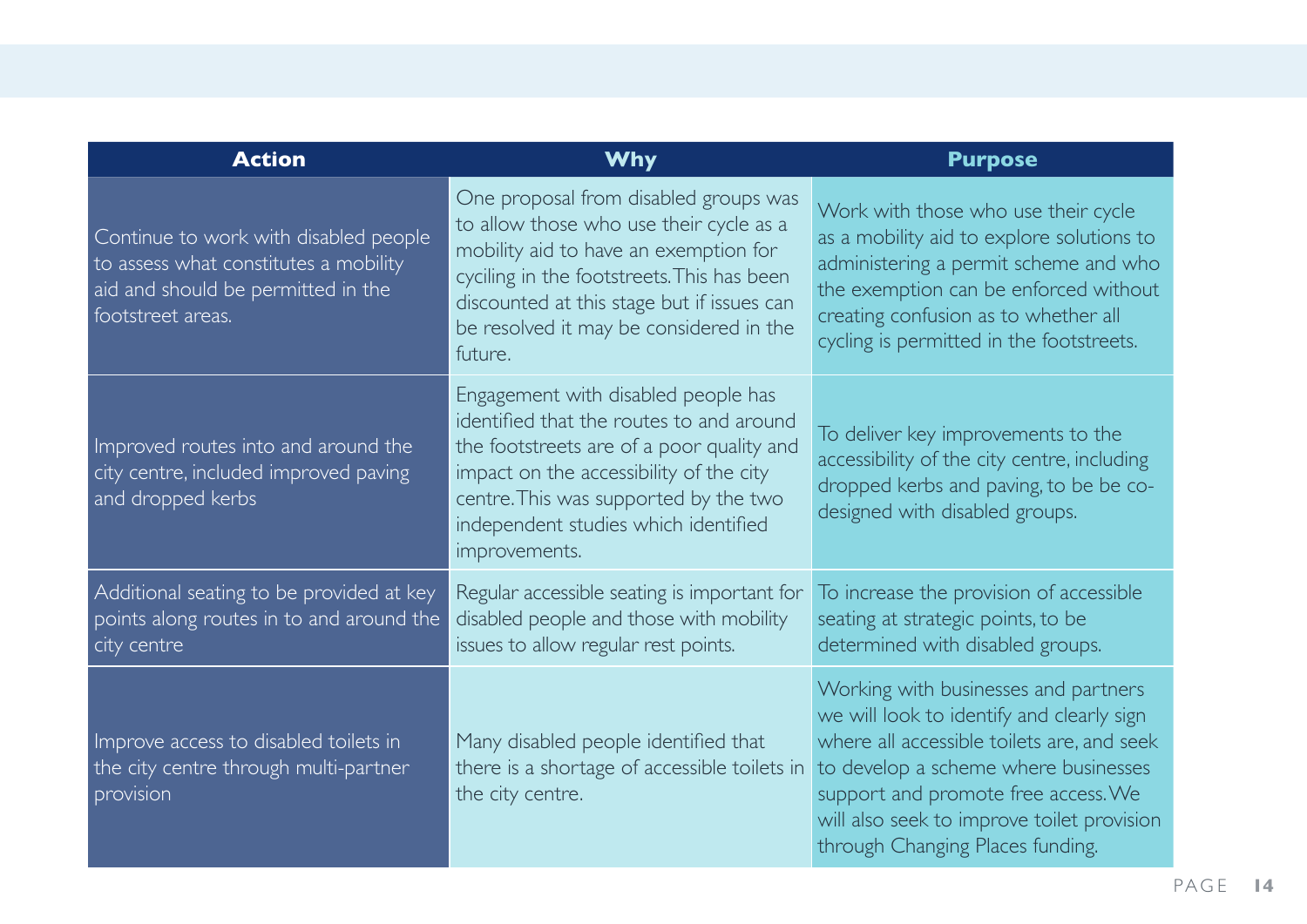| <b>Action</b>                                                                                                                                                                                               | <b>Why</b>                                                                                                                                                            | <b>Purpose</b>                                                                                                                                                                                                                                               |
|-------------------------------------------------------------------------------------------------------------------------------------------------------------------------------------------------------------|-----------------------------------------------------------------------------------------------------------------------------------------------------------------------|--------------------------------------------------------------------------------------------------------------------------------------------------------------------------------------------------------------------------------------------------------------|
| Carry out a feasibility study for a<br>dedicated shuttle service for disabled<br>people and those with mobility issues                                                                                      | MHA recommeded that the council<br>explore options for a shuttle service<br>to take disabled people through<br>pedestrianised areas                                   | Early feasibility work has identified that<br>this is technically possible. The next<br>step is to explore what a service would<br>need to look like to be used by disabled<br>people, understand what that would<br>cost and whether it is a viable service |
| Improve awareness of blue badge<br>parking and services which are available<br>to improve access to the city centre<br>including toilets, accessible routes                                                 | Disabled people have stressed the<br>importance of being able to plan their<br>routes and journeys.                                                                   | Once the future arrangements and<br>changes to the city centre's accessibility<br>have been implemented, develop a<br>comprehensive and easy to access single<br>point of information on disabled parking,<br>access routes and facilities.                  |
| Work with the Quality Bus Partnership,<br>and local disability representative<br>groups to review how drivers prioritise<br>wheelchair users' access and makes Class<br>3 access training available in York | Disabled bus users have said that<br>accessing buses can sometimes be<br>challenging and that bus drivers would<br>benefit from better training as to their<br>needs. | Work with bus operators to improve<br>training.                                                                                                                                                                                                              |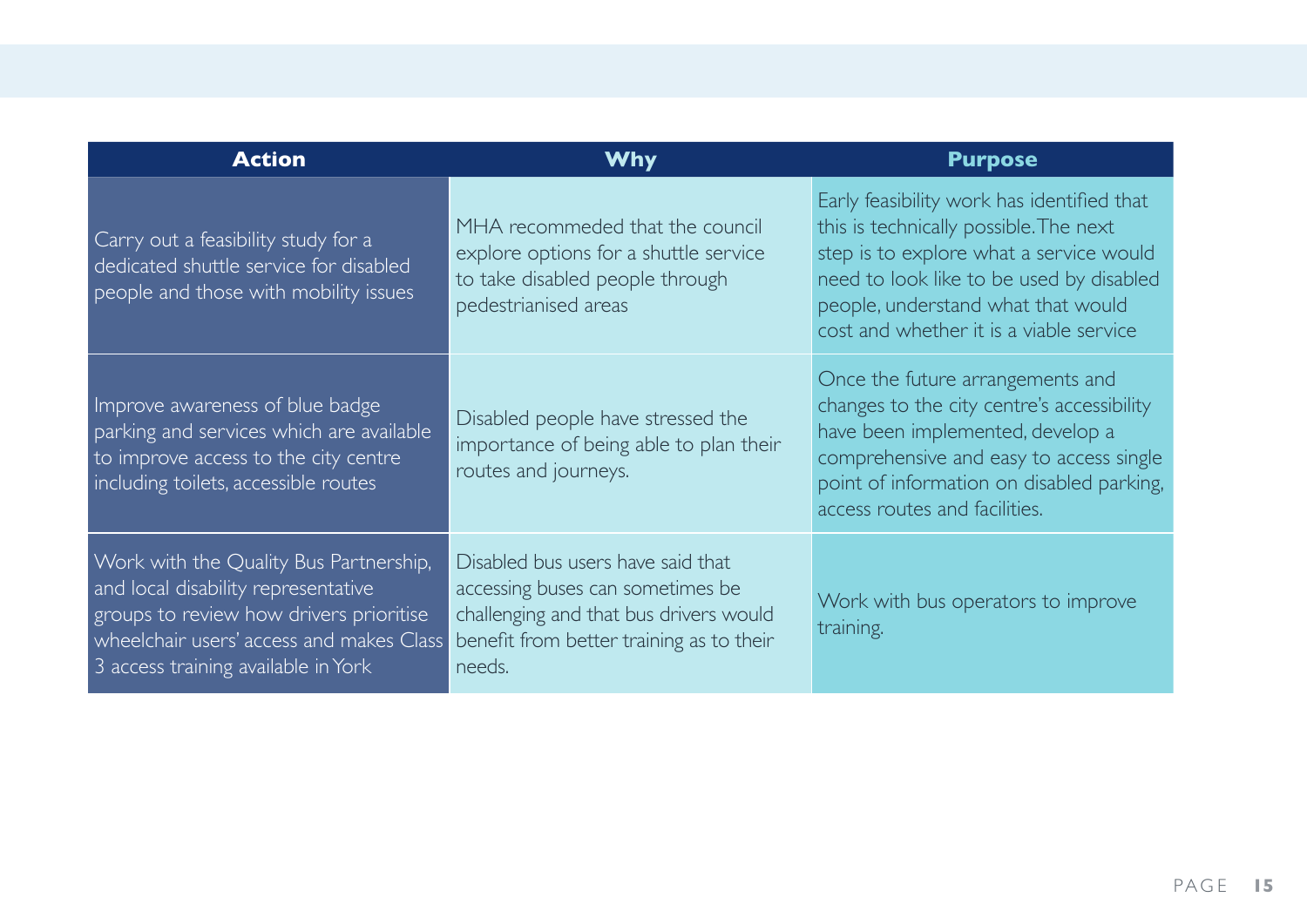# **Cycling, e-bikes and e-scooters**

#### **Open Brief outcomes**

Cycling and e-scooters in the city centre remains a contentious issue amongst residents. While some cycle campaigners would like to see the restriction on cycling through the pedestrianised areas removed entirely, others have proposed a dedicated route through the footstreets to create a quicker route through the city centre. However, such shared pedestrian spaces are unpopular with some residents, who feel that sharing pedestrianised spaces with cycles and e-scooters impacts on their perception of feeling safe.

Cyclists, or potential cyclists, also feel perceptions of safety is a major barrier to increased cycling to the city centre, with roads like the inner ring road in particular deemed unsuitable if travelling with young children. The workshops also identified that safe and segregated cycle routes are welcome, but often require cyclists to navigate less-safe roads in order to reach them. Regardless of routes and exemptions, many residents believe that active travel to the city centre would increase with improved, secure cycle parking which responds to the variety of sizes, weights and wheelbases of modern bikes.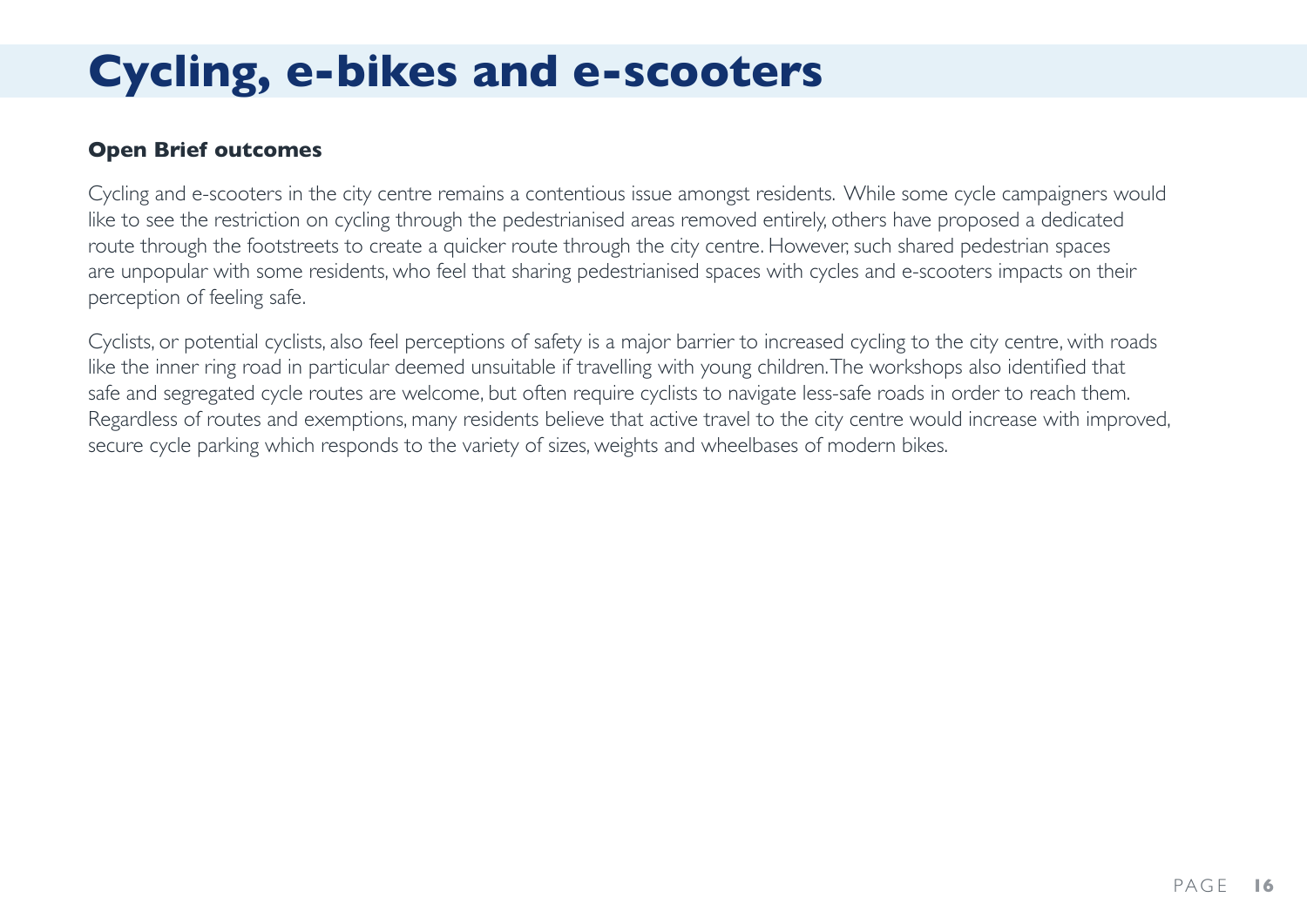#### **Improving city centre cycling**

The strategic review recommendations to improve city centre cycling are set out below, and in more detail in the following pages:

#### **City Centre Access Model:**

Cycle, e-bikes and e-scooters encouraged to city centre, with parking and routes through the city centre around the edge of the footstreets.

Improve existing city centre cycle routes

Improve city centre cycle parking provision and security

Improve cycle parking provision for adapted cycles

#### **Cycling, e-scooters, buses and blue badge parking**



The other major areas that were considered but ultimately discounted was the proposal to trial exemptions for certain groups to allow them to cycle through the footstreets. This would have primarily extended to two groups, those with a disability who use a cycle as a mobility aid and cycle couriers. The public engagement reflected a mix of views on the subject, and we received personal testimony from respondents over the impact of sharing pedestrianised areas with cyclists, with particular concern over cycle couriers who have a vested interest in travelling quickly from location to location.

On balance these proposals were not included in the recommendations in the review at this stage. There were concerns over how the scheme would be enforced, requiring the development of a permit scheme for those with exemptions; that it would cause confusion as to whether cycling is permitted within the footstreets, leading to an increase in the number of cyclists in the area; and during a period of flux where the geography of the footstreets and hours of operations are currently under review and change is the wrong time to trial any exemptions.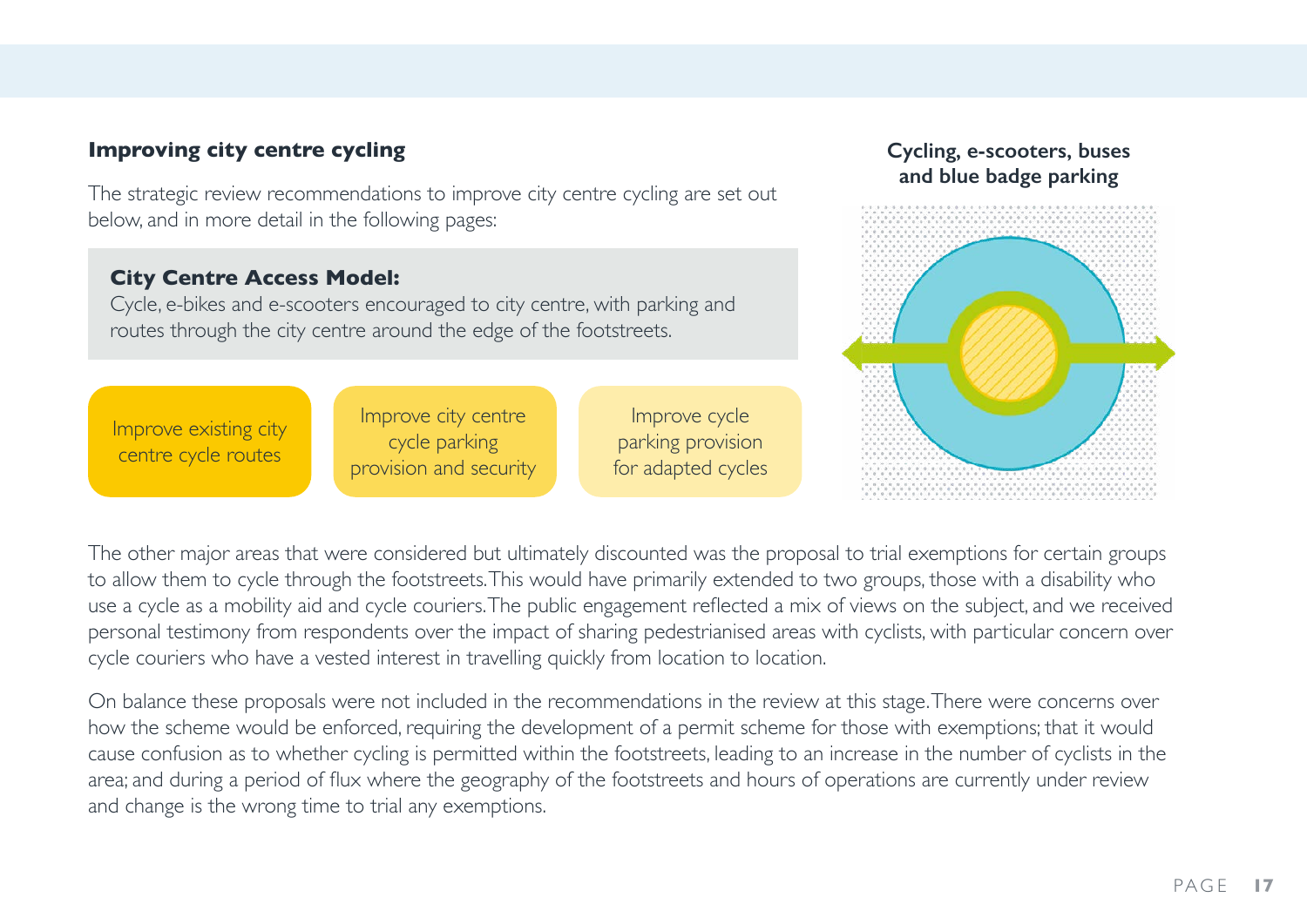Therefore it is proposed to keep this issue under review. The council will look to undertake further work with the BID and businesses to understand how the food delivery models are likely to develop and explore ways in which food deliveries, particularly from larger chains, can be facilitated outside of the footstreets and from locations that can be more easily accessed by cyclists and delivery drivers. In terms of disabled people who use their cycle as a mobility aid this will be explored further by the newly created Access Officer post to consider how a potential exemption scheme could work.

#### **Measures to improve city centre cycling**

| <b>Action</b>                                  | <b>Why</b>                                                                                                                                                                                                                                                                                                                                                   | <b>Purpose</b>                                                                                                                                                                                                                                                                                |
|------------------------------------------------|--------------------------------------------------------------------------------------------------------------------------------------------------------------------------------------------------------------------------------------------------------------------------------------------------------------------------------------------------------------|-----------------------------------------------------------------------------------------------------------------------------------------------------------------------------------------------------------------------------------------------------------------------------------------------|
| Improving existing city centre cycle<br>routes | The City Centre Access model sets<br>out that cycling should not take place<br>through the pedestrianised footstreets.<br>It is therefore important to ensure that<br>the routes that navigate through the city<br>centre and around the footstreet area<br>are improved, responding to the issues<br>that have been identified by cyclists and<br>officers. | A £250k funding bid to the Active<br>Travel Fund has been made to invest in<br>improving the route and signing along<br>High Petergate, Minster Yard, Deangate,<br>Goodramgate, Aldwark, Hungate,<br>Navigation Road and Walmgate.                                                            |
| Improving city centre cycle parking            | As the City Centre Access model<br>has established, for the cycle park<br>and continue on foot through the<br>pedestrianised area approach it is<br>important that the quality and availability<br>of cycle parking is improved.                                                                                                                             | A £150k funding bid has been made<br>to the Active Travel Fund to upgrade<br>existing cycle parking facilities in key<br>strategic locations on arrival in the<br>city centre; to introduce provision for<br>adapted cycles; and explore options for<br>city centre lockers or secure storage |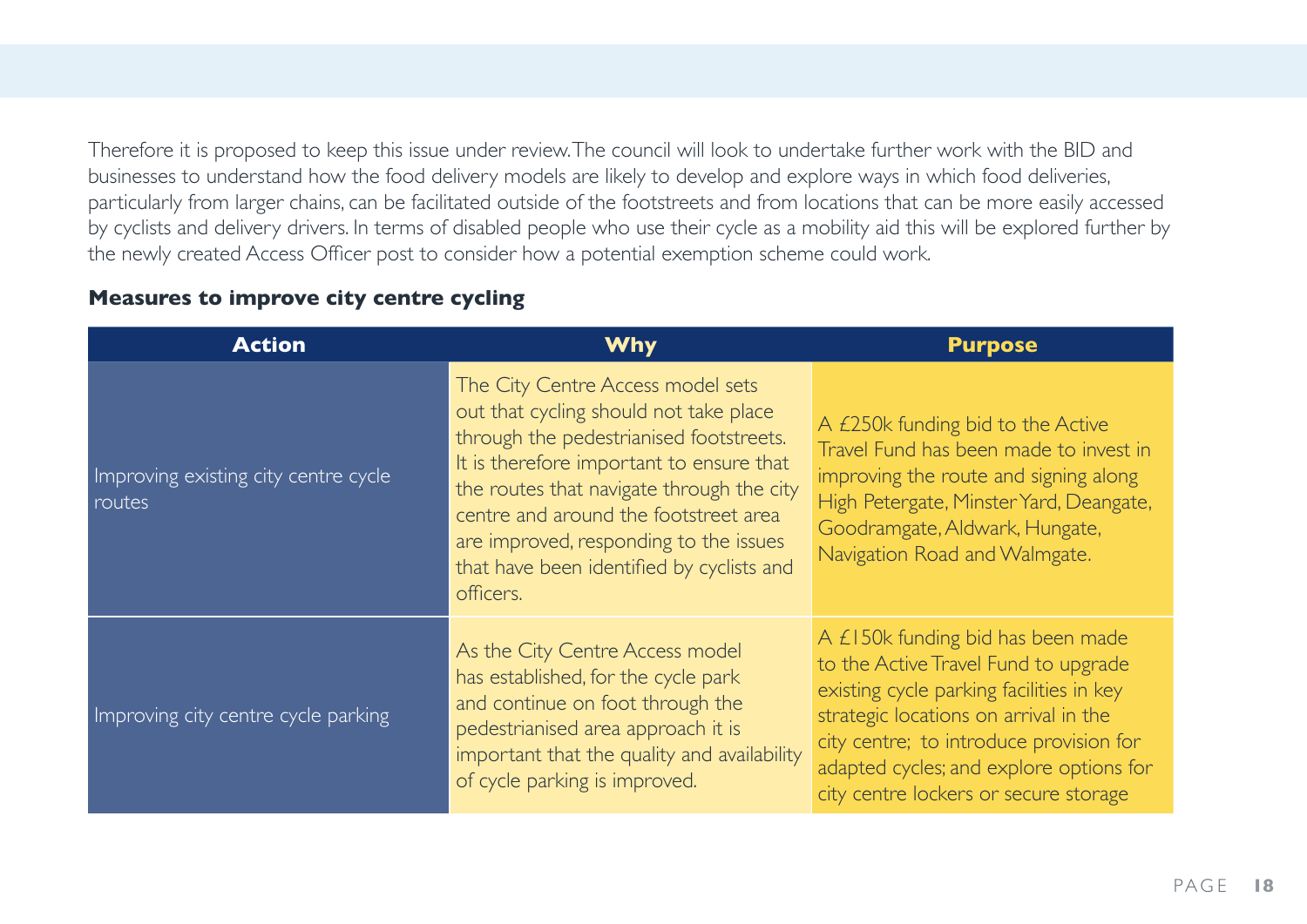### **Deliveries**

#### **Open Brief outcomes**

Traditional pallet based deliveries to city centre businesses broadly work well with the 10.30am start time for the footstreets, with a sufficient window for vehicles serving the city centre before it starts to get busy. However, WalkYork provided supporting feedback from a pedestrian's viewpoint, expressing frustration at delivery bottlenecks in the city centre, particularly the market, due to the large number of vehicles making it difficult to walk through the centre before 10.30am.

For some that rely on regular small scale deliveries to and from their business during the day there are challenges of being located in pedestrianised areas, and whilst delivery couriers are able to viably provide this service on foot it does result in pressure on loading bays at busy times. The biggest challenges relate to the increase in food deliveries during the pandemic, which has become part of the everyday business model of many food outlets. These are serviced by both vehicles and cycle couriers, although the large app based operators increasingly seek to incentivise vehicle deliveries due to their wider delivery reach.

Cycle couriers have asked for exemptions to be able to cycle in the pedestrianised areas in order to reduce delivery times and improve performance, although many of the problems outlined by couriers related to issues with the apps and wait times at pick up points that the council do not control. As noted in the cycling section there are also many residents who feel unsafe sharing these spaces with cyclists, particular those who have an incentive to travel quickly. In response to the concerns a selforganised union of delivery cyclists have proposed signing up to code of conduct to reassure the public that they would use any exemption responsibly.

Delivery hubs for larger goods were proposed to avoid bottle necks in popular delivery points across the city centre. It was also referenced that other cities are investing in cargo bikes and breaking deliveries into smaller, more regular deliveries, particularly to offices and small businesses. The dual use of loading bays with disabled parking in Duncombe Place was welcomed by couriers, but this contradicts the views of some blue badge holders who find the location dangerous due to the high levels of delivery activity.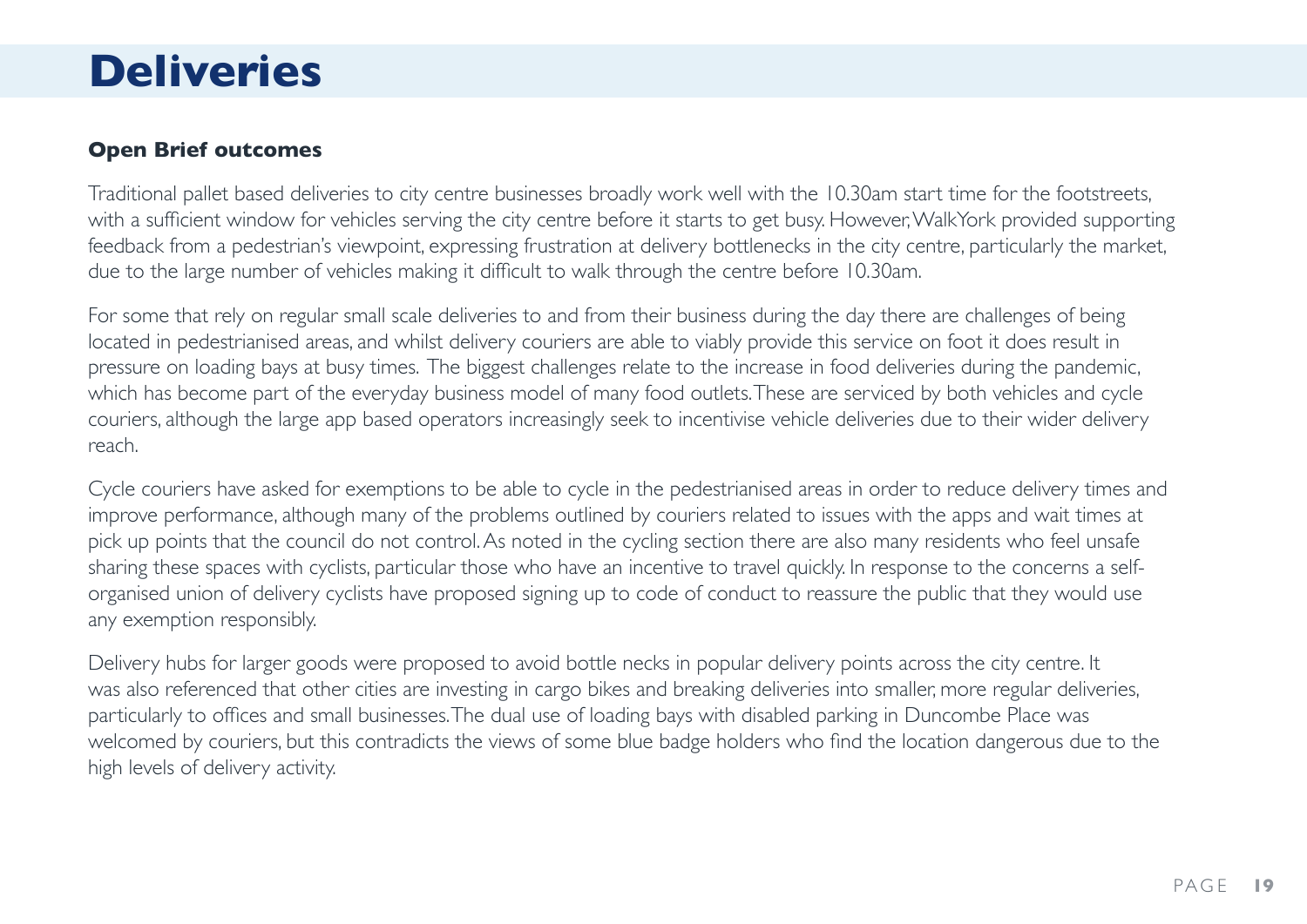#### **Improving city centre deliveries**

The strategic review recommendations to improve city centre deliveries are set out below, and in more detail in the following pages:

#### **City Centre Deliveries vision:**

Aim for all city centre business deliveries by ultra-low emission vehicles or cargo bikes by 2030.

Full feasibility for a city centre trans-shipment hub Work with the BID to continue to understand the evolving nature of food delivery businesses in the city centre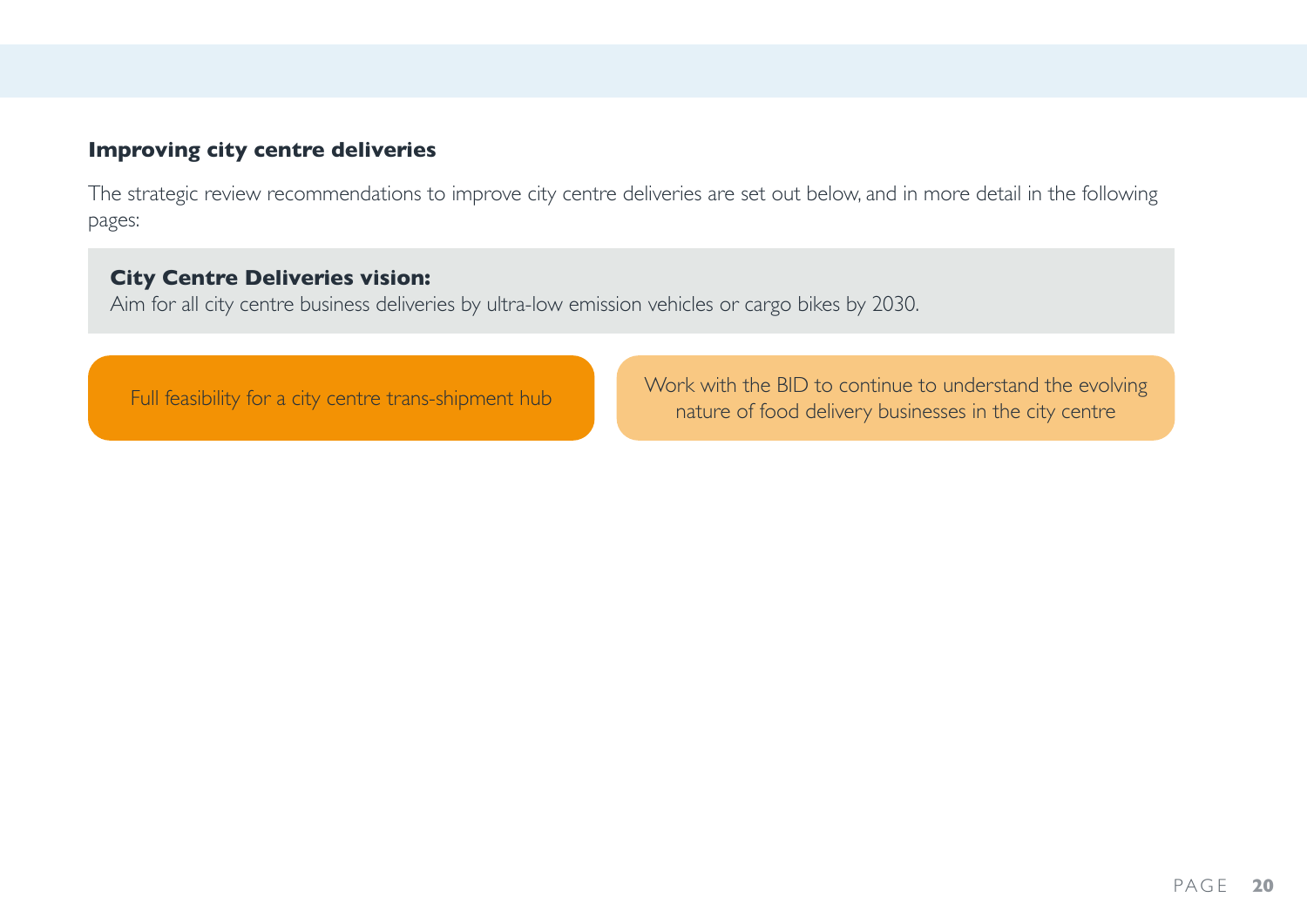### **Measures to improve city centre deliveries**

| <b>Action</b>                                                                                                        | <b>Why</b>                                                                                                                                                                                                                                                                                                                                                                                                                                 | <b>Purpose</b>                                                                                                                                                                                                                                                                                                                                                                                                |
|----------------------------------------------------------------------------------------------------------------------|--------------------------------------------------------------------------------------------------------------------------------------------------------------------------------------------------------------------------------------------------------------------------------------------------------------------------------------------------------------------------------------------------------------------------------------------|---------------------------------------------------------------------------------------------------------------------------------------------------------------------------------------------------------------------------------------------------------------------------------------------------------------------------------------------------------------------------------------------------------------|
| Undertake a feasibility study for a city<br>centre trans-shipment hub                                                | To deliver the aim for all city centre<br>vehicles to be by ultra-low emission<br>vehicles or cargo bikes by 2030 options<br>for city centre trans-shipment hubs will<br>be considered                                                                                                                                                                                                                                                     | £300k has been secured from DEFRA<br>to undertake a feasibility study for trans-<br>shipment hub(s) for the city centre, to<br>allow deliveries to arrive at centralised<br>points before being brought in to the<br>city cente in smaller ultra-low emission<br>vehicles or cargo bikes                                                                                                                      |
| Work with the BID to continue to<br>understand the evolving nature of food<br>delivery businesses in the city centre | Working with the BID the council<br>will undertake further work with city<br>centre businesses and food couriers<br>to understand how the food delivery<br>models are likely to develop. This work<br>will also explore ways in which food<br>deliveries, particularly from larger<br>chains, can be facilitated outside of the<br>footstreets and from locations that can<br>be more easily accessed by cyclists and<br>delivery drivers. | To ensure that food deliveries from the<br>pedestrianised footstreet area do not<br>attract significant numbers of delivery<br>vehicles that park on the edge of the<br>footstreets during footstreet hours,<br>or drive in to the busy city centre on<br>weekends after 7pm. Also to ensure that<br>cycle couriers respect the footstreets<br>during the operational hours and<br>dismount from their cycle. |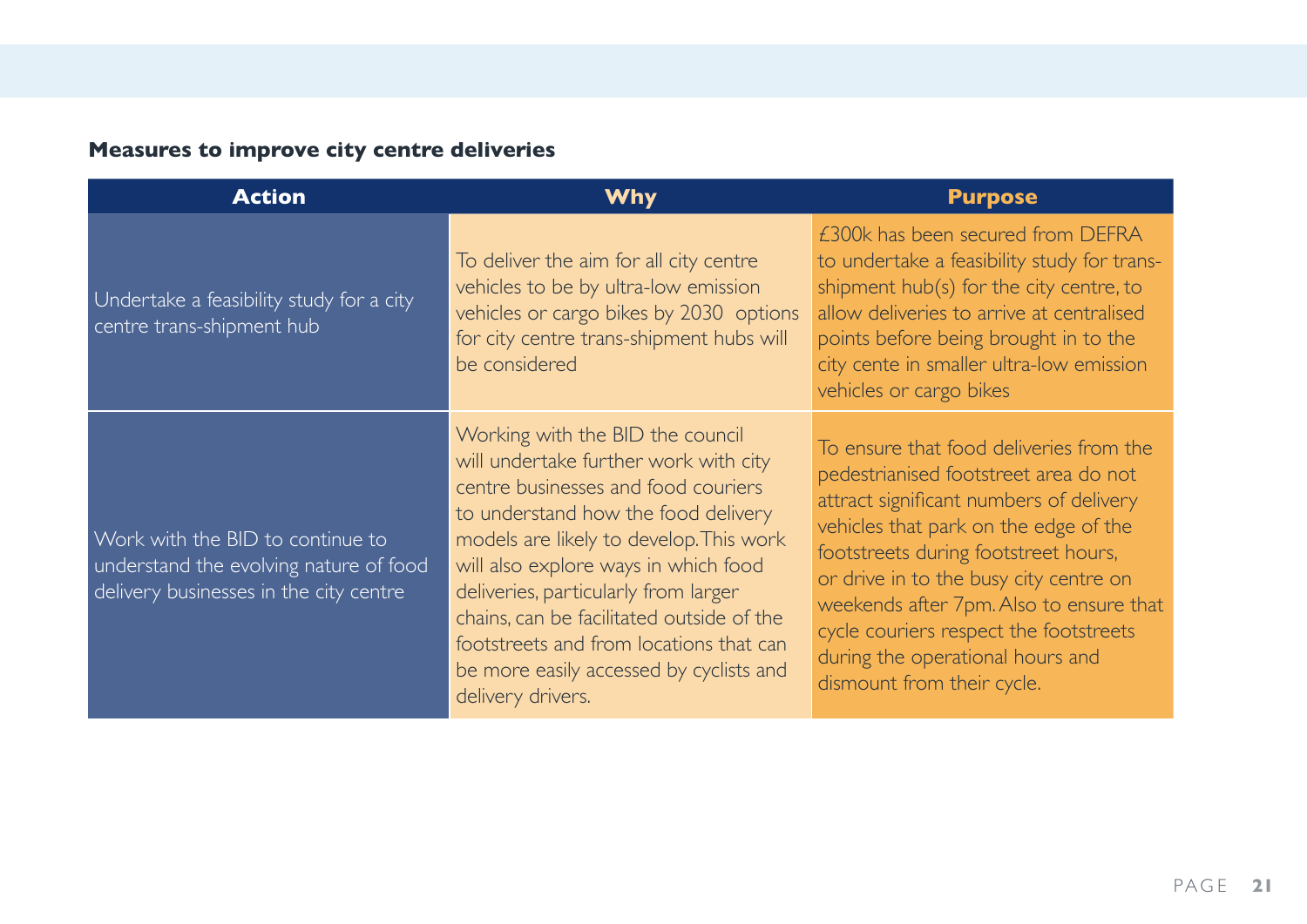### **Taxis**

#### **Open Brief outcomes**

Taxi drivers would like to see improved taxi services, including clearer signage indicating the location of taxi ranks. There was a shared opinion between both taxi and hackney carriage groups that there is insufficient space to park up during busy periods, particularly as certain areas are now shared spaces with delivery drivers and Blue Badge holders. This is exacerbated by a steep increase in food delivery drivers, especially in the shared areas of Duncombe Place.

Disabled residents expressed concern over the lack of taxi operators' understanding of accessibility and the availability of accessible vehicles. The council has been asked to consider establishing a forum between taxi operators and disabled groups to improve the taxi offer.

#### **Improving taxi services**

The strategic review recommendations to improve city centre deliveries are set out below, and in more detail in the following pages:

Unmet demand survey to be carried out

Clearer signage indicating location of taxi ranks (Clifford Street)

Potential new evening rank on Piccadilly

Forum to be facilitated between Taxi operators/drivers and representation from disabled groups to discuss how the taxis could better meet the needs of disabled people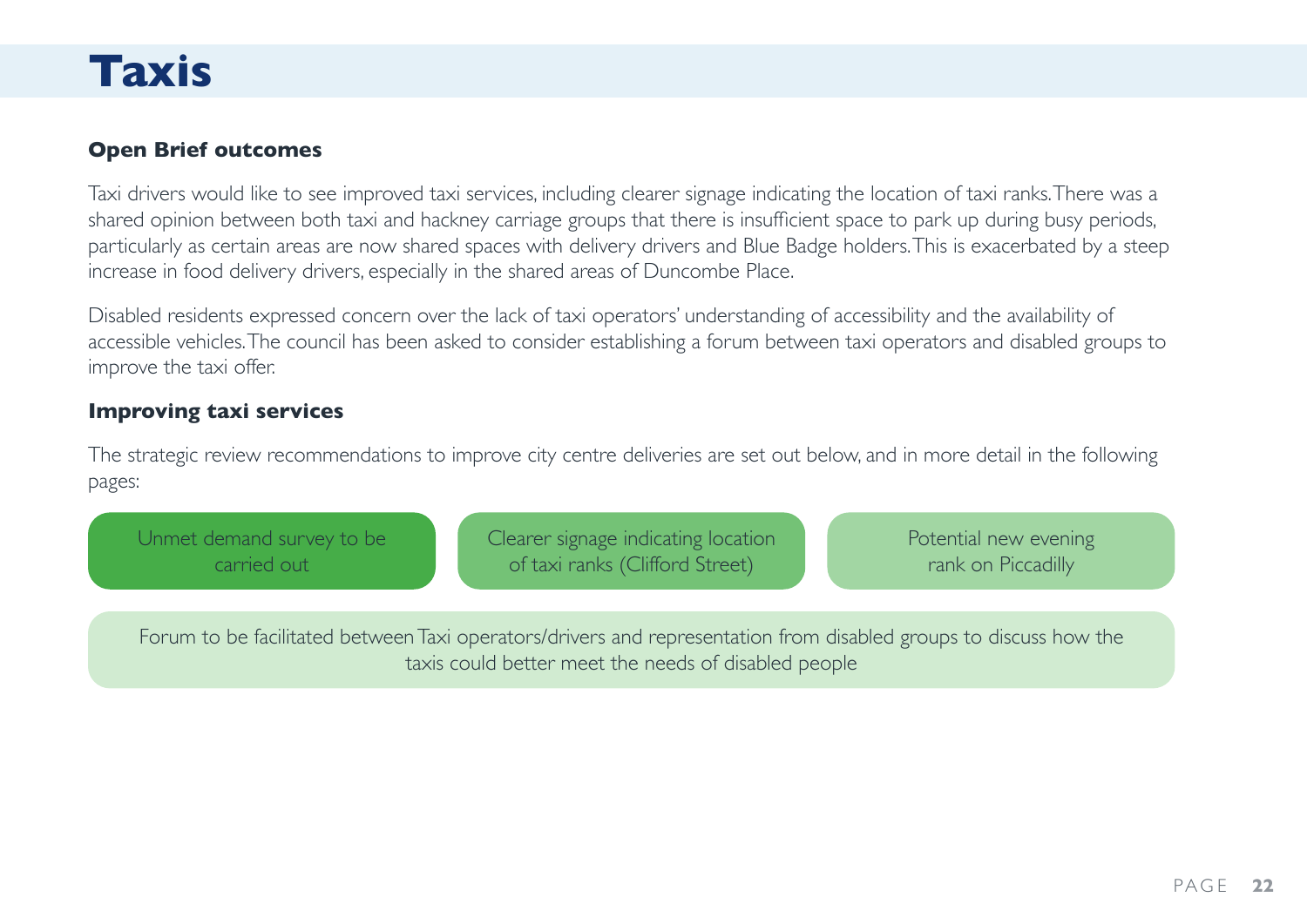### **Measures to improve taxi services**

| <b>Action</b>                                                                                                                                             | <b>Why</b>                                                                                                                                                      | <b>Purpose</b>                                                                                                                        |  |
|-----------------------------------------------------------------------------------------------------------------------------------------------------------|-----------------------------------------------------------------------------------------------------------------------------------------------------------------|---------------------------------------------------------------------------------------------------------------------------------------|--|
| Undertake an unmet demand survey                                                                                                                          | To understand the demand on city<br>centre taxi services                                                                                                        | Part of an ongoing piece of work to<br>assess the ongoing and future demand<br>on taxi services to plan future taxi rank<br>provision |  |
| Clearer signage indicating location of taxi<br>ranks (Clifford Street)                                                                                    | Identified as a taxi rank which has poor<br>awareness                                                                                                           | To improve the taxi rank                                                                                                              |  |
| Potential new evening rank on Piccadilly                                                                                                                  | Piccadilly is a high demand area that has<br>no current taxi rank provision                                                                                     | To provide additional capacity for taxis<br>on busy weekends                                                                          |  |
| A forum to be facilitated between taxi<br>operators/drivers and disabled groups to<br>discuss how taxis could better meet the<br>needs of disabled people | Disabled people have identified that taxi<br>operators are not always aware of the<br>needs of disabled people and adapted<br>vehicles are not always available | To facilitate a discussion between<br>disabled people and taxi operators to<br>improve the service offer                              |  |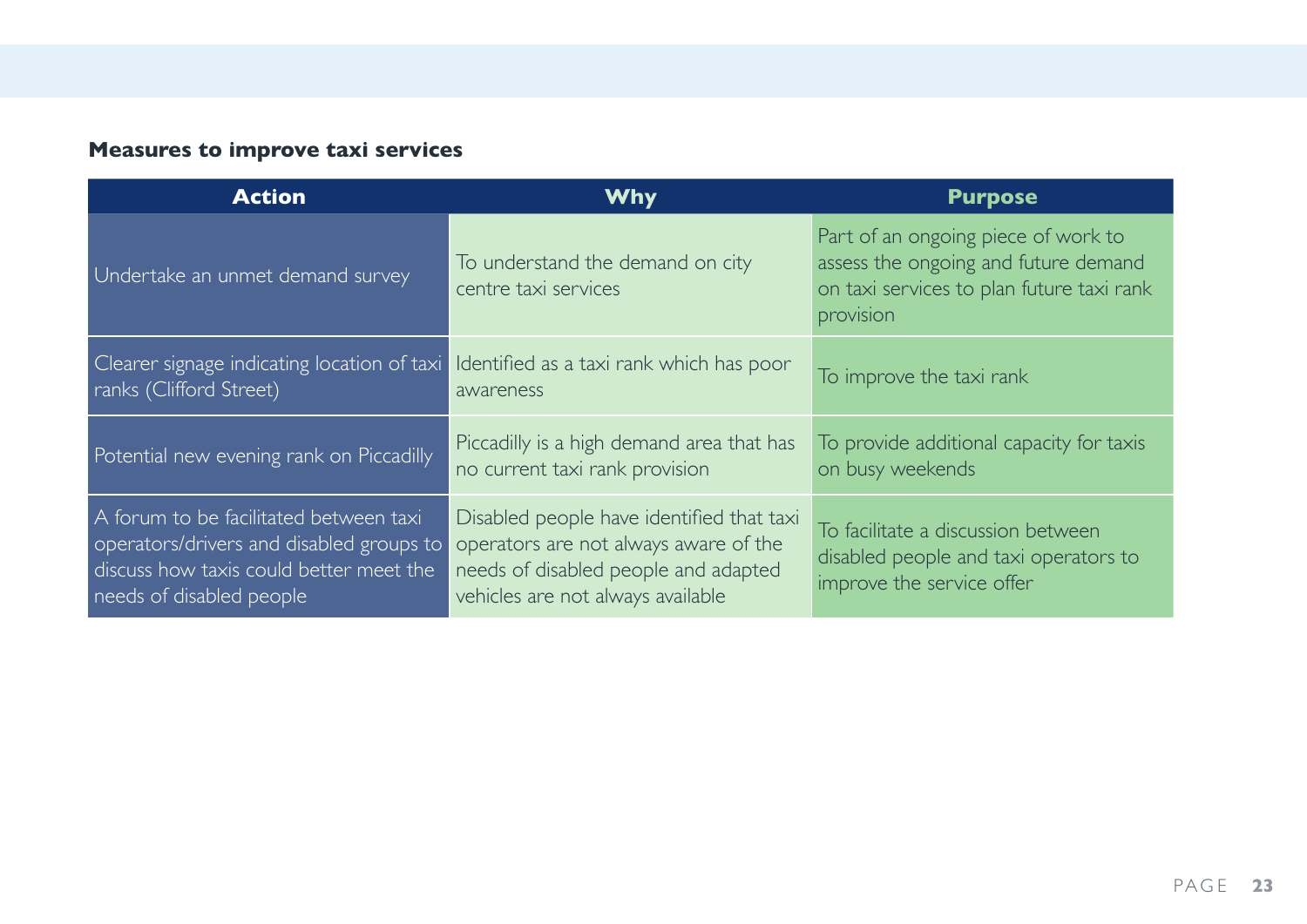### **Action Plan**

| <b>Recommendation</b>                                                                                                                                | <b>Required to</b><br>implement                                                                                                     | <b>Budget</b><br>required | <b>Funding Source Action Owner</b>          |                                                                   | <b>Timescales for</b><br>delivery |
|------------------------------------------------------------------------------------------------------------------------------------------------------|-------------------------------------------------------------------------------------------------------------------------------------|---------------------------|---------------------------------------------|-------------------------------------------------------------------|-----------------------------------|
| Create an Access<br>Officer post                                                                                                                     | To be funded through<br>existing budgets                                                                                            | £24k per<br>annum         | To be funded<br>through existing<br>budgets | AD for Lifelong<br>Learning,<br>Communities and<br>Neighbourhoods | Spring 2022                       |
| Develop a York Standard<br>for the city centre with<br>disabled groups and<br>stakeholders                                                           | To be delivered by<br>the Access Officer<br>but would need to<br>cost any proposals<br>and seek appropriate<br>funding for delivery | None                      | To be delivered by<br>the Access Officer    | Access Officer                                                    | December 2022                     |
| Consult on permanently<br>extending the<br>footstreets until 7pm                                                                                     | Undertake Statutory<br>consultation                                                                                                 | None                      | <b>Existing Resource</b>                    | Head of<br>Transport                                              | Complete by<br>August 2022        |
| <b>Disabled Access</b>                                                                                                                               |                                                                                                                                     |                           |                                             |                                                                   |                                   |
| Implement disabled<br>bays as per statutory<br>consultation, and<br>continue to explore<br>additional locations<br>on the edge of the<br>footstreets |                                                                                                                                     | None                      | <b>Existing Transport</b><br><b>Budgets</b> | Head of<br>Transport                                              | February 2022                     |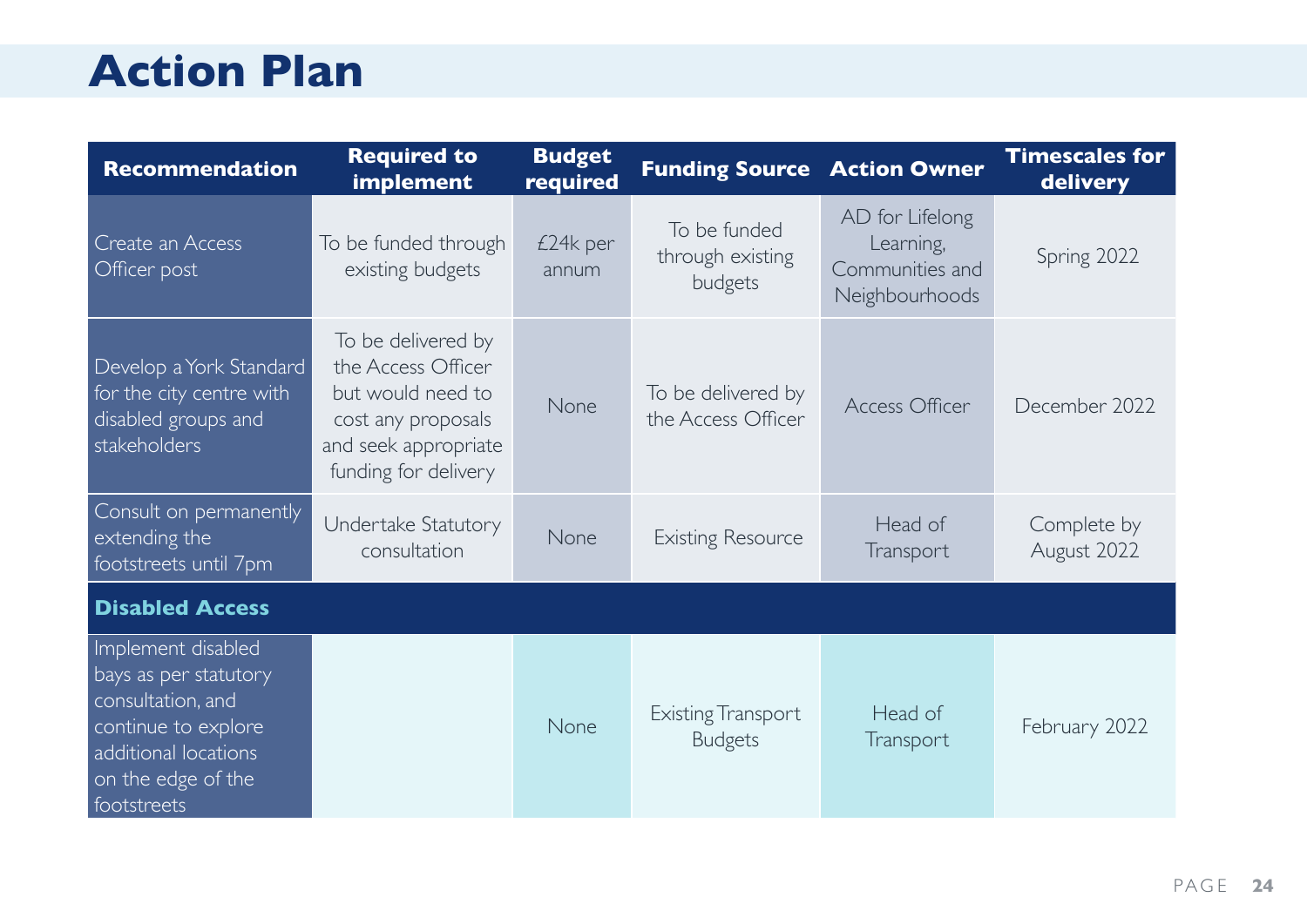| <b>Recommendation</b>                                                                                                                  | <b>Required to</b><br>implement              | <b>Budget</b><br>required        | <b>Funding Source Action Owner</b> |                      | <b>Timescales for</b><br>delivery |
|----------------------------------------------------------------------------------------------------------------------------------------|----------------------------------------------|----------------------------------|------------------------------------|----------------------|-----------------------------------|
| Invest in Shopmobility to<br>increase <b>awareness</b> of<br>the service                                                               | CYC promotion<br>support<br>Additional grant | £10k<br>(one off)                | Covid Recovery<br>contingency      | Head of<br>Transport | March 2022                        |
| Access Officer to work<br>with Shopmobility,<br>expand the provision<br>of mobility aids, and<br>meeting the needs of<br>service users | To be delivered by<br>the Access Officer     | <b>TBC</b>                       |                                    | Access Officer       | Summer 2022                       |
| Investing in the Dial-&-<br>Ride service, to improve<br>awareness                                                                      | CYC promotion<br>support<br>Additional grant | £10k<br>(one off)                | Covid Recovery<br>contingency      | Head of<br>Transport | March 2022                        |
| Investing in the Dial-&-<br>Ride service, to better<br>meet the needs of<br>service users                                              |                                              | £50k<br>(one off)                | Covid Recovery<br>Contingency      | Head of<br>Transport | Proposals Summer<br>2022          |
| Work with micro<br>mobility operator (Tier)<br>to explore the roll out<br>of mobility aids at key<br>points across the city            |                                              | $No -$<br>Commercial<br>Operator | Not Required                       | Head of<br>Transport | Summer 2022                       |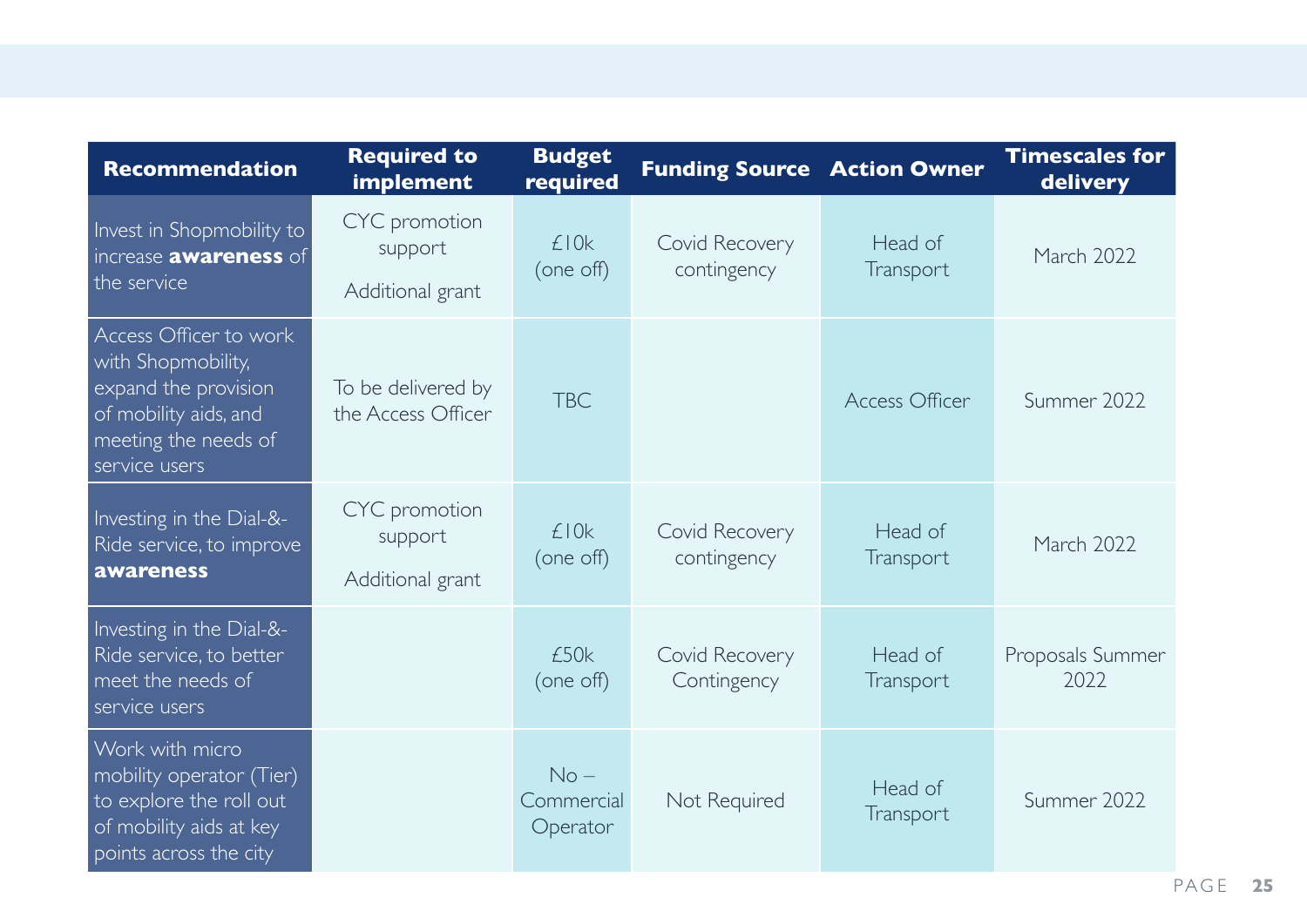| <b>Recommendation</b>                                                                                                                           | <b>Required to</b><br>implement                                                                                                                    | <b>Budget</b><br>required | <b>Funding Source Action Owner</b>                                                                        |                                                                   | <b>Timescales for</b><br>delivery               |
|-------------------------------------------------------------------------------------------------------------------------------------------------|----------------------------------------------------------------------------------------------------------------------------------------------------|---------------------------|-----------------------------------------------------------------------------------------------------------|-------------------------------------------------------------------|-------------------------------------------------|
| Continue to work with<br>disabled people to<br>assess what constitutes a<br>mobility aid and should<br>be permitted in the<br>footstreet areas. | To be delivered by<br>the Access Officer                                                                                                           | <b>No</b>                 | Not Required                                                                                              | Access Officer                                                    | On-going                                        |
| Improved routes<br>into and around the<br>city centre, included<br>improved paving and<br>dropped kerbs                                         | Dropped kerbs,<br>paving                                                                                                                           | £250k one<br>off          | <b>Active Travel</b><br>Fund (subject to<br>successful bid) or<br>prioritised Transport<br><b>Budgets</b> | Head of<br>Transport/Access<br>Officer                            | Spring 2022                                     |
| Additional seating to be<br>provided at key points<br>along routes in to and<br>around the city centre                                          | Locations to be<br>co-designed with<br>disabled groups, to<br>be delivered by the<br>Access Officer                                                | £15,000<br>one off        | Public Realm<br>budgets                                                                                   | Head of<br>Transport/Access<br>Officer                            | Summer 2022                                     |
| Improve access to<br>disabled toilets in the<br>city centre through<br>multi-partner provision                                                  | Work with<br>stakeholders and<br>partners to improve<br>access<br>Support Home<br>Instead and YDRF to<br>progress the "Take a<br>Seat+" initiative | <b>TBC</b>                | Subject to<br><b>Changing Places</b><br>bid for physical<br>improvements                                  | AD for Lifelong<br>Learning,<br>Communities and<br>Neighbourhoods | Initiative launch<br>planned for Spring<br>2022 |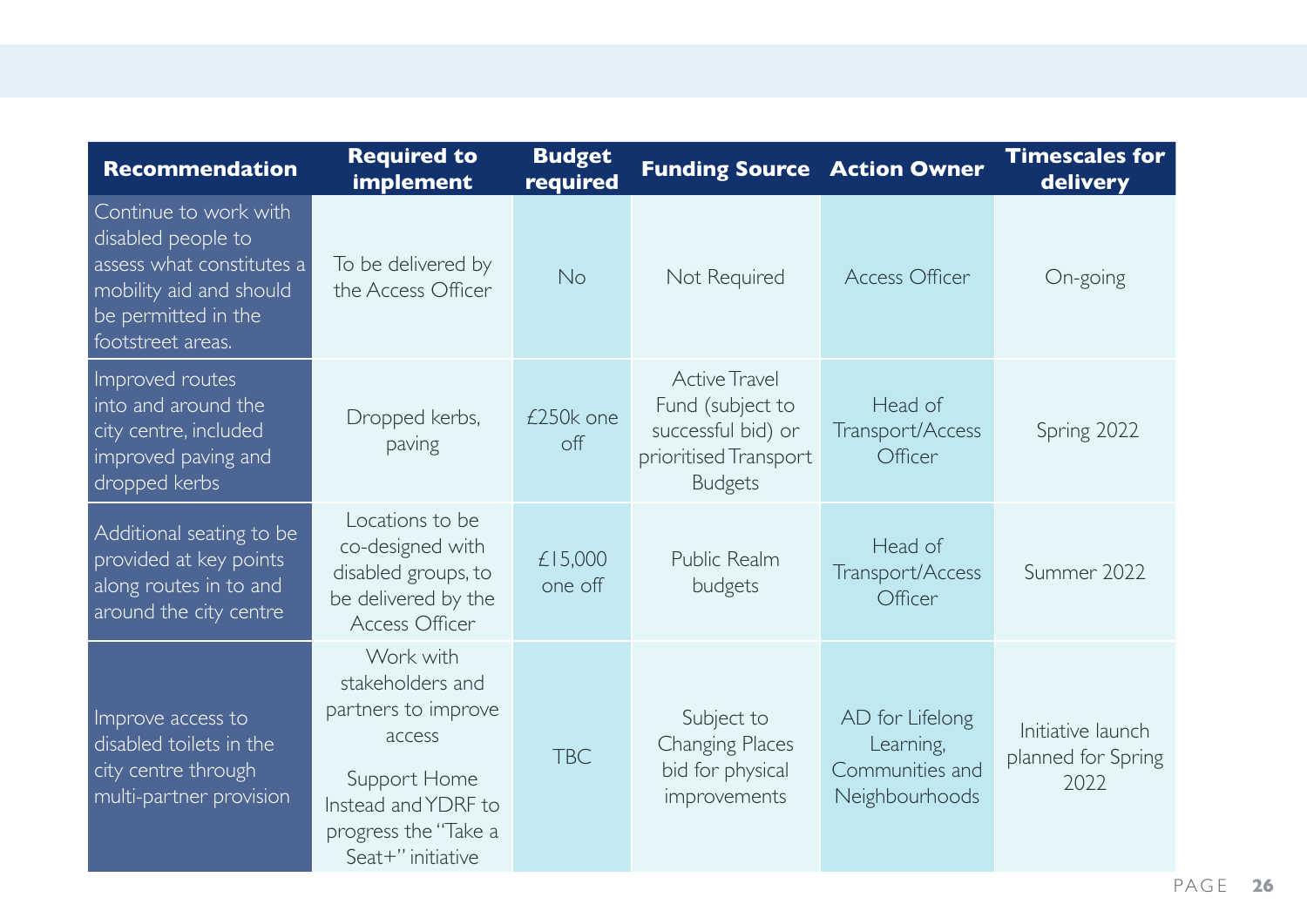| <b>Recommendation</b>                                                                                                                                                | <b>Required to</b><br>implement                                                                                                                                                                                  | <b>Budget</b><br>required | <b>Funding Source Action Owner</b>                                               |                                        | <b>Timescales for</b><br>delivery       |
|----------------------------------------------------------------------------------------------------------------------------------------------------------------------|------------------------------------------------------------------------------------------------------------------------------------------------------------------------------------------------------------------|---------------------------|----------------------------------------------------------------------------------|----------------------------------------|-----------------------------------------|
| Carry out a feasibility<br>study for a dedicated<br>shuttle service for<br>disabled people and<br>those with mobility<br><i>issues</i>                               | Initial engagement<br>carried out by Access<br>Officer<br>Study already<br>carried out, further<br>work required to<br>understand service<br>user needs and<br>requirements to<br>inform any future<br>proposals | £50k one<br>off           | <b>Bus Service</b><br>Improvement Plan<br>funding (subject to<br>successful bid) | Head of<br>Transport                   | Subject to<br>successful funding<br>bid |
| Improve awareness<br>of Blue Badge parking<br>and services which are<br>available to improve<br>access to the city<br>centre including toilets,<br>accessible routes | Identify the<br>improvements as<br>listed in this action<br>plan and compile<br>in to single point of<br>reference                                                                                               | <b>No</b>                 | <b>Existing Transport</b><br>budgets                                             | Head of<br>Transport/Access<br>Officer | December 2022                           |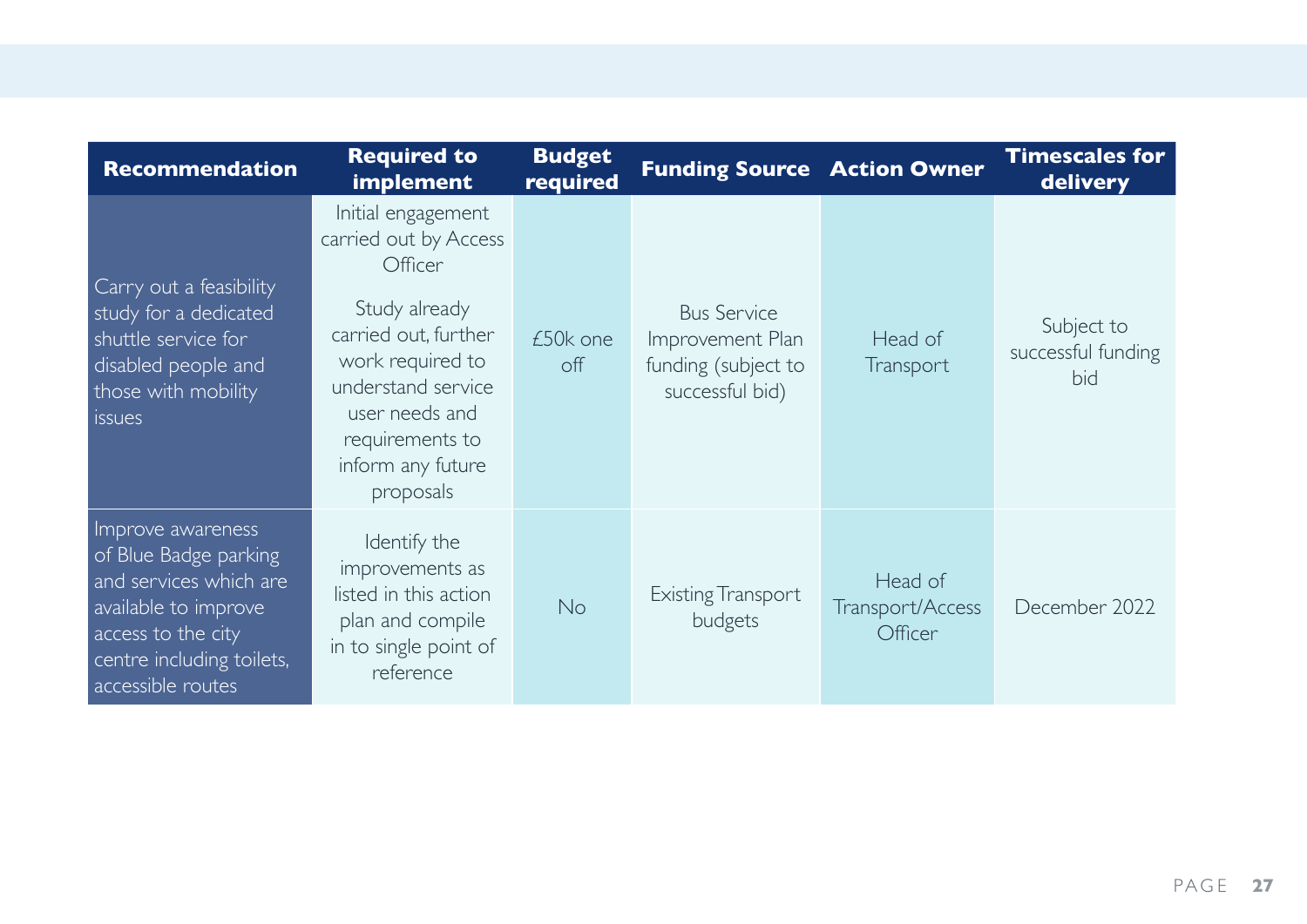| <b>Recommendation</b>                                                                                                                                                                                                   | <b>Required to</b><br>implement                                                                                                                           | <b>Budget</b><br>required | <b>Funding Source Action Owner</b>                                                                                                       |                      | <b>Timescales for</b><br>delivery |  |
|-------------------------------------------------------------------------------------------------------------------------------------------------------------------------------------------------------------------------|-----------------------------------------------------------------------------------------------------------------------------------------------------------|---------------------------|------------------------------------------------------------------------------------------------------------------------------------------|----------------------|-----------------------------------|--|
| Work with the Quality<br>Bus Partnership,<br>and local disability<br>representative groups<br>to review how drivers<br>prioritise wheelchair<br>users' access and make<br>Class 3 access training<br>available in York; |                                                                                                                                                           | <b>No</b>                 |                                                                                                                                          | Access Officer       | Commence Spring<br>2022           |  |
| <b>Cycling, e-scooters and e-bikes</b>                                                                                                                                                                                  |                                                                                                                                                           |                           |                                                                                                                                          |                      |                                   |  |
| Improving existing city<br>centre cycle routes                                                                                                                                                                          | Improved route and<br>signing along High<br>Petergate, Minster<br>Yard, Deangate,<br>Goodramgate,<br>Aldwark, Hungate,<br>Navigation Road and<br>Walmgate | £250k one<br>off          | LTP 4 (part of<br>wider package of<br>improvements<br>totalling £600,000)<br><b>Active Travel</b><br>Fund (subject to<br>successful bid) | Head of<br>Transport |                                   |  |
| Improve city centre<br>cycle parking                                                                                                                                                                                    | Upgrade existing<br>cycle parking facilities,<br>introduce provision<br>for adapted cycles<br>and look at city<br>centre lockers/ secure<br>storage       | £150k one<br>off          | <b>Active Travel</b><br>Fund (subject to<br>successful bid)                                                                              | Head of<br>Transport |                                   |  |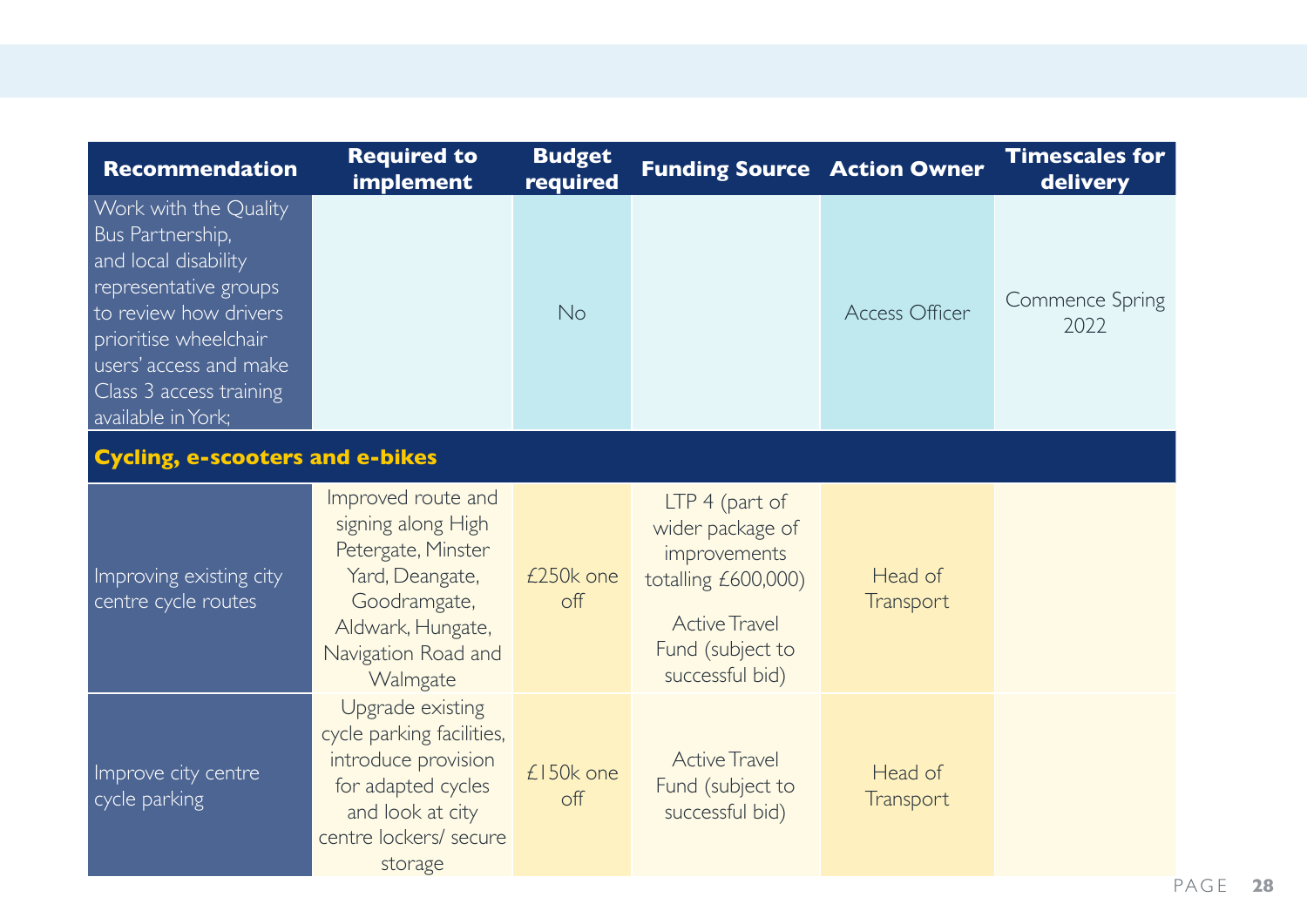| <b>Recommendation</b>                                                                                                      | <b>Required to</b><br>implement                                                                          | <b>Budget</b><br>required | <b>Funding Source Action Owner</b>     |                                        | <b>Timescales for</b><br>delivery |  |
|----------------------------------------------------------------------------------------------------------------------------|----------------------------------------------------------------------------------------------------------|---------------------------|----------------------------------------|----------------------------------------|-----------------------------------|--|
| <b>Deliveries</b>                                                                                                          |                                                                                                          |                           |                                        |                                        |                                   |  |
| Undertake a feasibility<br>study for a city centre<br>transhipment hub                                                     | Carry out a feasibility<br>study and pilot<br>scheme looking in<br>to low emission<br>deliveries in York | £300k one<br>$\circ$ ff   | Defra                                  | Head of<br>Transport                   |                                   |  |
| Work with the BID to<br>continue to understand<br>the evolving nature of<br>food delivery businesses<br>in the city centre |                                                                                                          | <b>Not</b><br>required    | Existing resource                      | Head of<br>Regeneration and<br>Economy | Ongoing                           |  |
| <b>Taxis</b>                                                                                                               |                                                                                                          |                           |                                        |                                        |                                   |  |
| Clearer signage<br>indicating location of taxi<br>ranks (Clifford Street)                                                  | Unmet Demand<br>Survey                                                                                   | No                        | To be carried out by<br>licencing team | Head of Public<br>Protection           | Spring 2022                       |  |
| Potential new evening<br>rank on Piccadilly                                                                                | Unmet Demand<br>Survey                                                                                   | <b>No</b>                 | To be carried out by<br>licencing team | Head of Public<br>Protection           | Spring 2022                       |  |